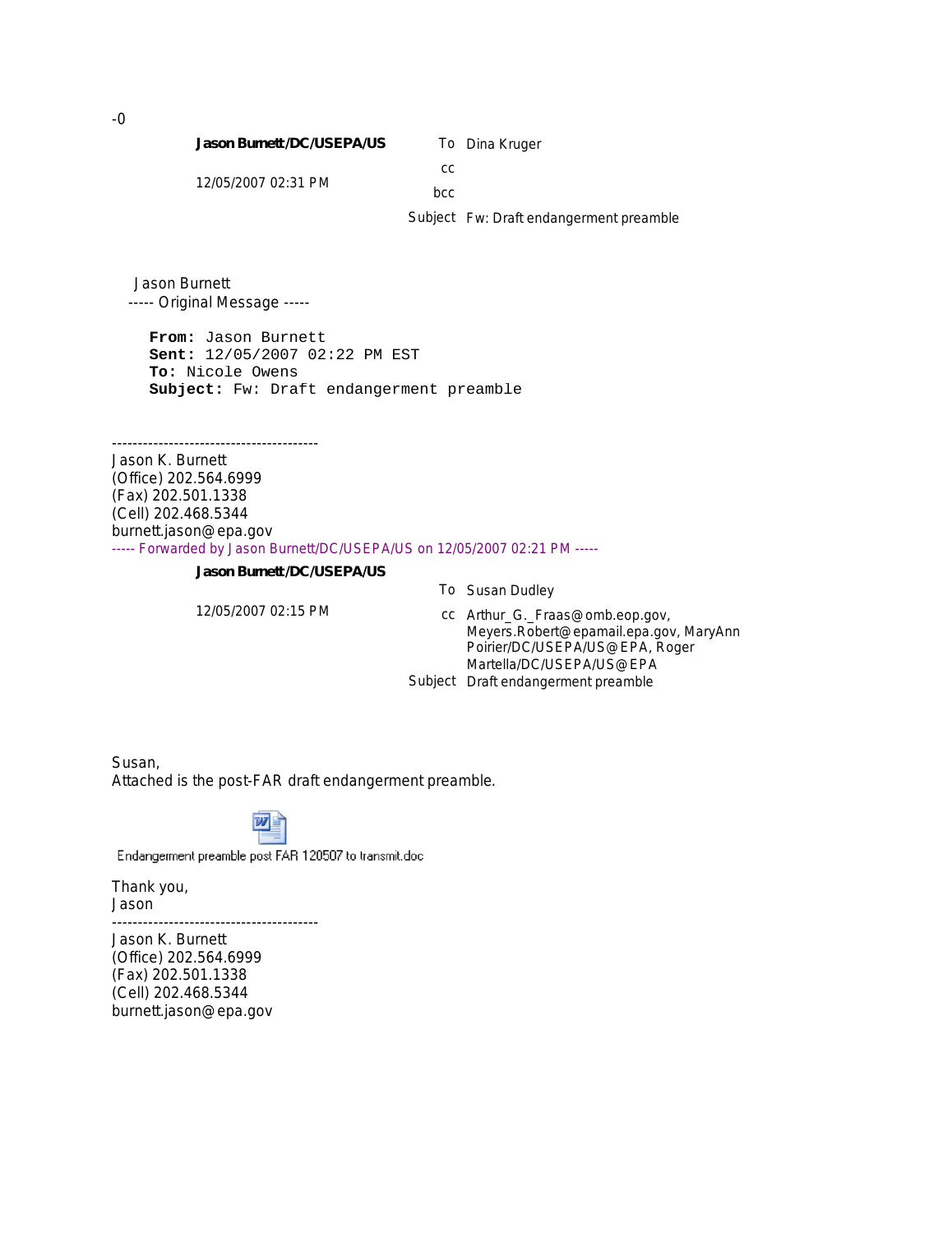# **Draft Outline of Summary of Proposed Endangerment Finding in Preamble**

## **III. Endangerment and Cause or Contribute Analyses**

 The Administrator proposes to find that the air pollution of elevated levels of greenhouse gas (GHG) concentrations may reasonably be anticipated to endanger public welfare. The Administrator is defining the air pollution to be the elevated concentrations of the mix of six 9 GHGs: carbon dioxide  $(CO_2)$ , methane  $(CH_4)$ , nitrous oxide  $(N_2O)$ , hydrofluorocarbons (HFCs), 10 perfluorocarbons (PFCs), and sulfur hexafluoride  $(SF_6)$ . The Administrator further proposes to 11 find under section 202(a) that  $CO<sub>2</sub>$  emissions from new motor vehicles contribute to this air 12 pollution, and that under section  $211(c)(1) CO<sub>2</sub>$  emissions from the combustion of fuels used by<br>13 motor vehicles, nonroad vehicles, and nonroad engines contribute to this air pollution. As motor vehicles, nonroad vehicles, and nonroad engines contribute to this air pollution. As 14 discussed further below, the Administrator is considering whether emissions of CH<sub>4</sub>, N<sub>2</sub>O, and 15 HFCs under sections 202(a) and 211(c)(1) do or do not contribute to this air pollution, and HFCs under sections  $202(a)$  and  $211(c)(1)$  do or do not contribute to this air pollution, and intends to make a determination on this issue in the final rule.

 

 This section is organized in the following manner. Section III.A discusses the legal framework for the endangerment and "cause or contribute" analyses. Section III.B sets forth the definition of the "air pollution" that causes endangerment, and provides the evidence and rationale for EPA's positive endangerment finding. Finally, Section III.C sets forth the Administrator's proposal regarding whether emissions of "air pollutants" from the relevant mobile sources under sections 202 and 211 of the CAA "cause or contribute" to this air pollution.

- $\frac{24}{25}$ A. Legal Framework
- 1. Statutory Endangerment Language
- 29 Section  $202(a)(1)$  of the Act states that

31 [t]he Administrator shall by regulation prescribe (and from time to time revise) . . . 32 standards applicable to the emissions of any air pollutant from any class or classes of new motor vehicles or new motor vehicle engines, *which in his judgment cause, or contribute to, air pollution which may reasonably be anticipated to endanger public health or welfare.*

- 42 U.S.C. §7521(a)(1)(emphasis added). Similarly, section 211(c)(1) of the CAA in relevant part provides that:
- 

 [t]he Administrator may, from time to time on the basis of information obtained under subsection (b) of this section or other information available to him, by regulation, control or prohibit the manufacture, introduction into commerce, offering for sale, or sale of any fuel or fuel additive for use in a motor vehicle, motor vehicle engine, or nonroad engine or nonroad vehicle (A) *if in the judgment of the Administrator* any emission product of such fuel or fuel additive *causes, or contributes, to air pollution which may reasonably be anticipated to endanger the public health or welfare. . . .*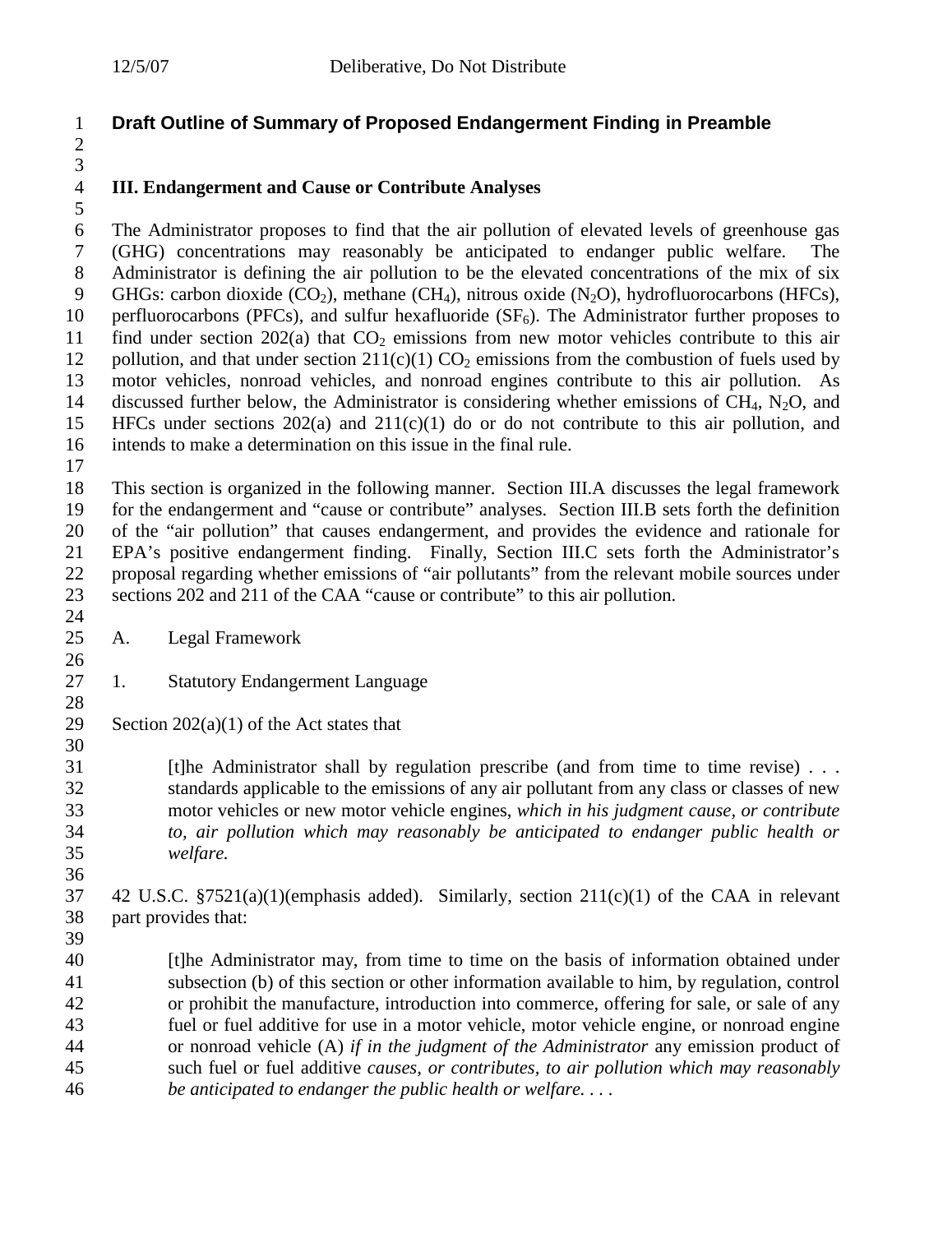2 42 U.S.C. §7545(c)(emphasis added). This language establishes a two part test, both parts of which must be satisfied before the Administrator is authorized to take certain regulatory actions which must be satisfied before the Administrator is authorized to take certain regulatory actions 4 under section 202(a) or section  $211(c)(1)$  to address GHG emissions from new motor vehicles or engines or motor vehicle or nonroad fuels. First the Administrator must decide if, in his engines or motor vehicle or nonroad fuels. First the Administrator must decide if, in his judgment, air pollution -- here the elevated concentration of six GHGs in the atmosphere -- may reasonably be anticipated to endanger public health or welfare. Second, the Administrator must decide whether, in his judgment, emissions of GHGs from new motor vehicles or engines, or the emission products of fuel or fuel additives used in motor vehicles and nonroad vehicles and engines, cause or contribute to this air pollution. 2. Origin of Current Endangerment and Cause or Contribute Language As part of the 1977 amendments to the Clean Air Act, Congress revised prior endangerment language in sections 202(a)(1) and 211(c) to the versions in the current Act. The legislative 16 history provides important information regarding Congress= intent when it revised this language.<br>17 In particular, the House Report by the Committee on Interstate and Foreign Commerce provides In particular, the House Report by the Committee on Interstate and Foreign Commerce provides a long discussion on the amendments. *See* H.R. Rep. 95-294 (1977), *as reprinted in* 4 A Legislative History of the Clean Air Act Amendments of 1977 at 2465 (hereinafter "LH"). a. *Ethyl Corp. v. EPA* As noted in the legislative history, Congress relied heavily on the approach discussed in a D.C. Circuit opinion interpreting the pre-1977 version of section 211. In *Ethyl Corp v. EPA*, 541 F.2d 1 (D.C. Cir. 1976), the en banc court reversed a panel decision regarding an EPA rule restricting 26 the content of lead in leaded gasoline.<sup>1</sup> The en banc court opened its opinion by stating the context for its decision: Man=s ability to alter his environment has developed far more rapidly than his ability to foresee with certainty the effects of his alterations. 541 F.2d at 6. After reviewing the facts, statute, proceedings and regulations, the full-court then went on to evaluate the statutory language at issue to see what level of Acertainty [was] required by the Clean Air Act before EPA may act.@ *Id*.

 The 3-judge panel had held that the language Awill endanger@ required proof of actual harm, and that the actual harm had to come from fuels Ain and of themselves.@ *Id*. at 12. The en banc

 At the time of the 1973 rules requiring the reduction of lead in gasoline, section 211(c)(1)(A) of the CAA stated that the Administrator may promulgate regulations that

control or prohibit the manufacture, introduction into commerce, offering for sale, or sale of any fuel or fuel additive for use in a motor vehicle o motor vehicle engine (A) if any emissions product of such fuel or fuel additive *will endanger the public health or welfare . . . .*

 $CAA 211(c)(1)(A)$  (1970) (emphasis added). The italicized language in the above quote is the relevant language revised by the 1977 amendments.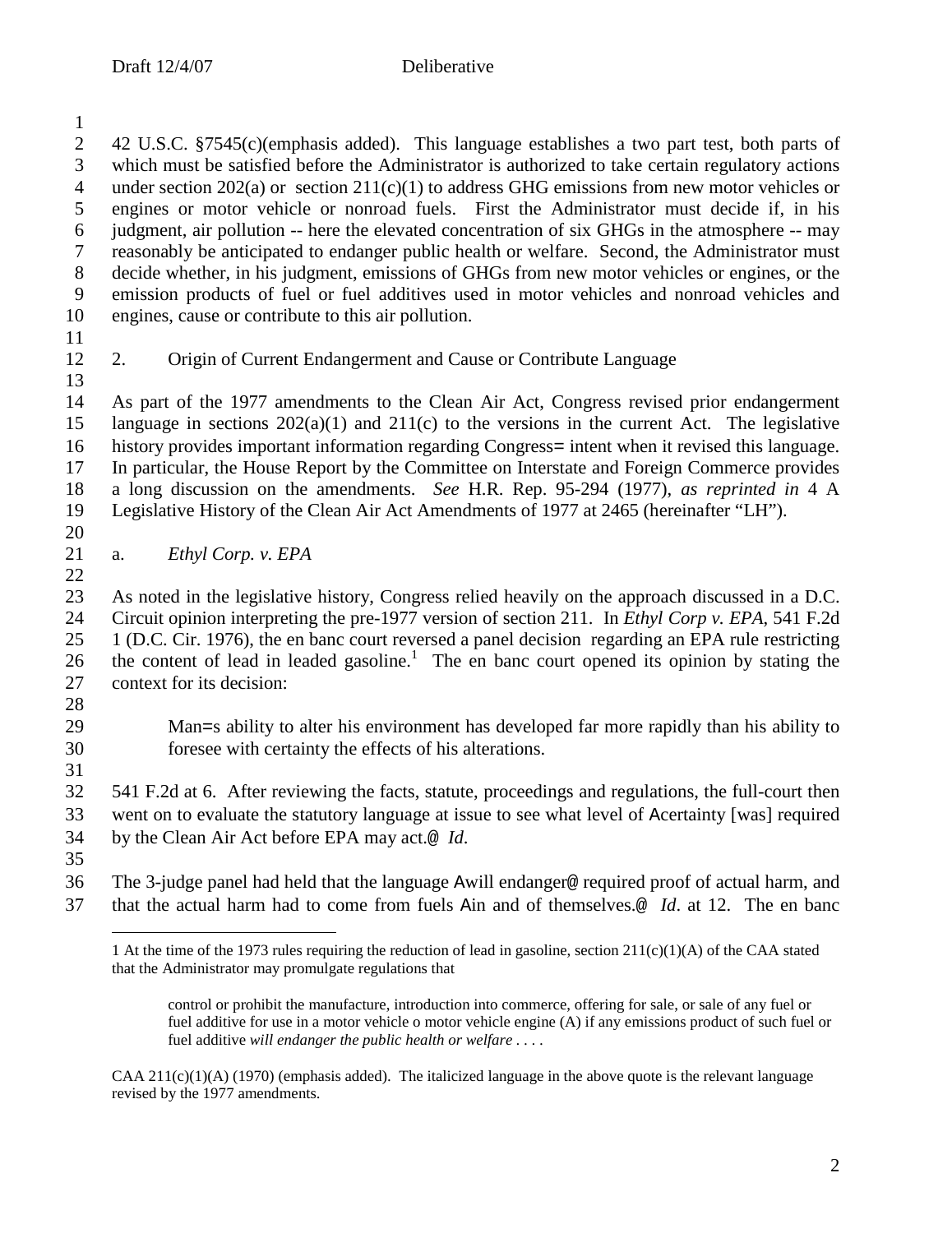court rejected this approach, finding that the term Aendanger@ allowed the Administrator to act

- when harm is threatened, and did not require proof of actual harm. *Id*. at 13. AA statute allowing
- for regulation in the face of danger is, necessarily, a precautionary statute.@ *Id*. Optimally, the court held, regulatory action would not only precede, but prevent, a perceived threat. *Id*.
- 

 The court also rejected petitioners= argument that any threatened harm must be Aprobable@ before regulation was authorized. Specifically, the court recognized that danger Ais set not by a fixed probability of harm, but rather is composed of reciprocal elements of risk and harm, or probability or severity.@ *Id.* at 18. Next, the court held that EPA=s evaluation of risk is necessarily an exercise of judgment, and that the statute did not require a factual finding. *Id*. at 24. Thus, ultimately, the Administrator must Aact, in part on >factual issues,= but largely >on choices of policy, on an assessment of risks, [and] on predictions dealing with matters on the frontiers of scientific knowledge . . . .@ *Id*. at 29 (citations omitted). Finally, the en banc court agreed with EPA that even without the language in section 202 regarding Acause or contribute to,@ section 211 authorized EPA to consider the cumulative impact of lead from numerous sources, not just the fuels being regulated under section 211. *Id*. at 29-31.

## b. The 1977 Clean Air Act amendments

 It is against this backdrop that Congress amended the CAA in 1977. The dissent in the original *Ethyl Corp* decision and the en banc opinion were of Acritical importance@ to the House subcommittee and Committee which proposed the revisions to the endangerment language in the CAA. H.R. Rep. 95-294 at 48, 4 LH at 2515. In particular, the Committee believed the *Ethyl Corp* decisions posed several Acrucial policy questions@ regarding the protection of public health and welfare*. Id*. The House Report addresses these questions in setting forth the reasons for the committee proposal that eventually became the language in sections 202 and 211 of the  $\mathsf{CAA}.^2$ 

 The Committee proposed specific language to implement several purposes consistent with the en 30 banc decision in *Ethyl Corp*.<sup>3</sup> In total, the Aendangerment@ language in section  $202(a)(1)$  now reads Awhich in his judgment cause, or contribute to, air pollution which may reasonably be anticipated to endanger public health or welfare. $\circledcirc^4$ 

<sup>2</sup> The Supreme Court recognized that the current language in section  $202(a)(1)$  is Amore-protective@ than the 1970 version that was similar to the section 211 language before the D.C. Circuit in *Ethyl Corp*. 127 S.Ct. at 1447, fn 1.

 Specifically, the language (1) emphasizes the precautionary or preventive purpose of the CAA; (2) authorizes the Administrator to reasonably project into the future and weigh risks; (3) requires the consideration of the cumulative impact of all sources; (4) instructs that the health of susceptible individuals, as well as healthy adults, should be part of the analysis; and (5) indicates an awareness of the uncertainties and limitations in information available to the Administrator. H.R. Rep. 95-294 at 49-50, 4 LH at 2516-17. Congress also wanted to standardize this language across the various sections of the CAA which address emissions from both stationary and mobile sources which may reasonably be anticipated to endanger public health or welfare. H.R. Rep. 95-294 at 50, 4 LH at 2517; Section 401 of CAA Amendments of 1977.

<sup>&</sup>lt;sup>4</sup> The language in section  $211(c)(1)(A)$  is slightly different: Aif in the judgment of the Administrator any emission product of such fuel or fuel additive causes, or contributes, to air pollution which may reasonably be anticipated to endanger the public health or welfare,. . .@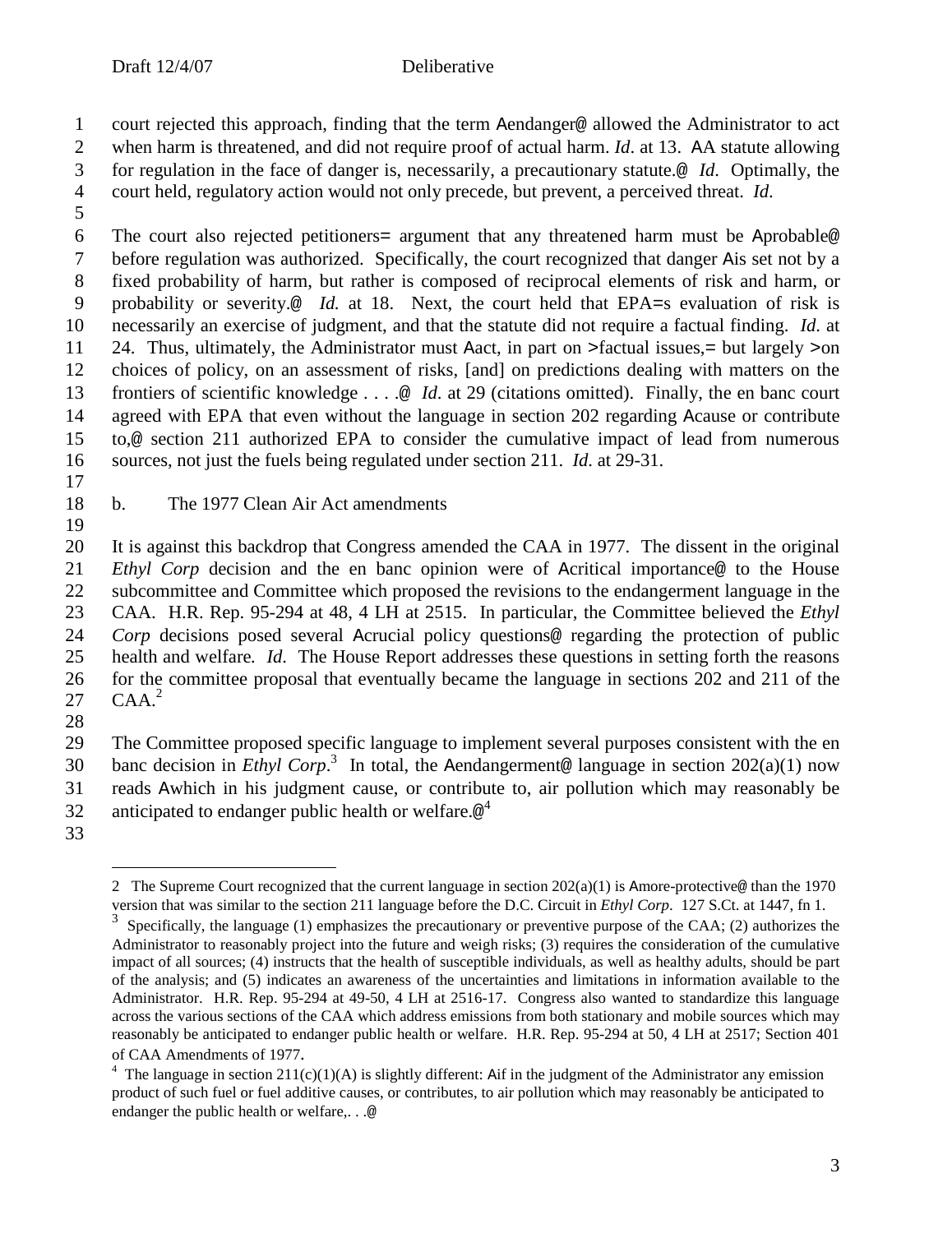First, the phrases Ain his judgment@ and Ain the judgment of the Administrator@ call for the Administrator to make comparative assessment of risks and projections of future possibilities, consider uncertainties, and extrapolate from limited data. Thus, the Administrator must balance 4 the likelihood of effects with the severity of the effects in reaching his judgment. Committee emphasized that Ajudgment@ is different from a factual Afinding.@ Importantly, projections, assessments and estimates must be reasonable, and cannot be based on a A>crystal ball= inquiry." Moreover, procedural safeguards apply (e.g., CAA 307(d)) to the exercise of 8 judgment, and final decisions are subject to judicial review. Last, the phrase Ain his judgment@ modifies both phrases Acause and contribute@ and Amay reasonably be anticipated@ discussed below. H.R. Rep. 95-294 at 50-51, 4 LH at 2517-18.

 Second, the phrase Amay reasonably be anticipated@ builds upon the precautionary and preventative goals already provided in the use of the term Aendanger.@ Thus, it is the Administrator=s duty to assess current and future risks rather than wait for proof of actual harm. This phrase is also intended to instruct the Administrator to consider the limitations and difficulties inherent in information on public health and welfare. H.R. Rep. 95-294 at 51, 4 LH at 2518.

 Finally, the phrase Acause or contribute@ ensures that all sources of the contaminant which contribute to air pollution be considered in the endangerment analysis (e.g., not a single source or category of sources). It was also intended to require the Administrator to consider all sources of exposure to a pollutant (e.g., food, water, air) when determining risk. *Id*.

- $\frac{23}{24}$
- 3. Additional considerations for the "cause or contribute" analysis
- 

 The statute does not define the concept Acause or contribute@ and instead requires that the Administrator exercise his judgment when determining whether emissions of air pollutants cause or contribute to air pollution. Thus, the statute is ambiguous as Congress did not provide a clear, bright line test for determining whether the contribution test has been met under the varying circumstances that might arise. Instead, the Administrator has the discretion to interpret Acause or contribute@ in a reasonable manner when applying it to the circumstances present in this case. For example, Congress did not specify that the mere fact that new motor vehicles or fuels emit some amount of a GHG (e.g., one molecule) means that these emissions Acause or contribute@ as that term is used under the  $CAA$ <sup>5</sup> 

The D.C. Circuit has discussed the concept of Acontribution@ in the context of a CAA section

213 rule for nonroad vehicles. In *Bluewater Network v. EPA*, 370 F.3d 1 (2004), industry argued

that section 213(a)(3) required a finding of a significant contribution before EPA could regulate,

<sup>&</sup>lt;sup>5</sup> Moreover, even if the statute were unambiguous, the courts have recognized that Athe law does not concern itself with trifling matters@ and thus allows an agency to create exemptions based on de minimis rationale. *Alabama Power v Costle*, 636 F.2d 323, 360 (D.C. Cir. 1979). As noted above, however, the statute is ambiguous and the Administrator has greater discretion when analyzing whether emissions of air pollutants Acause or contribute@ to air pollution.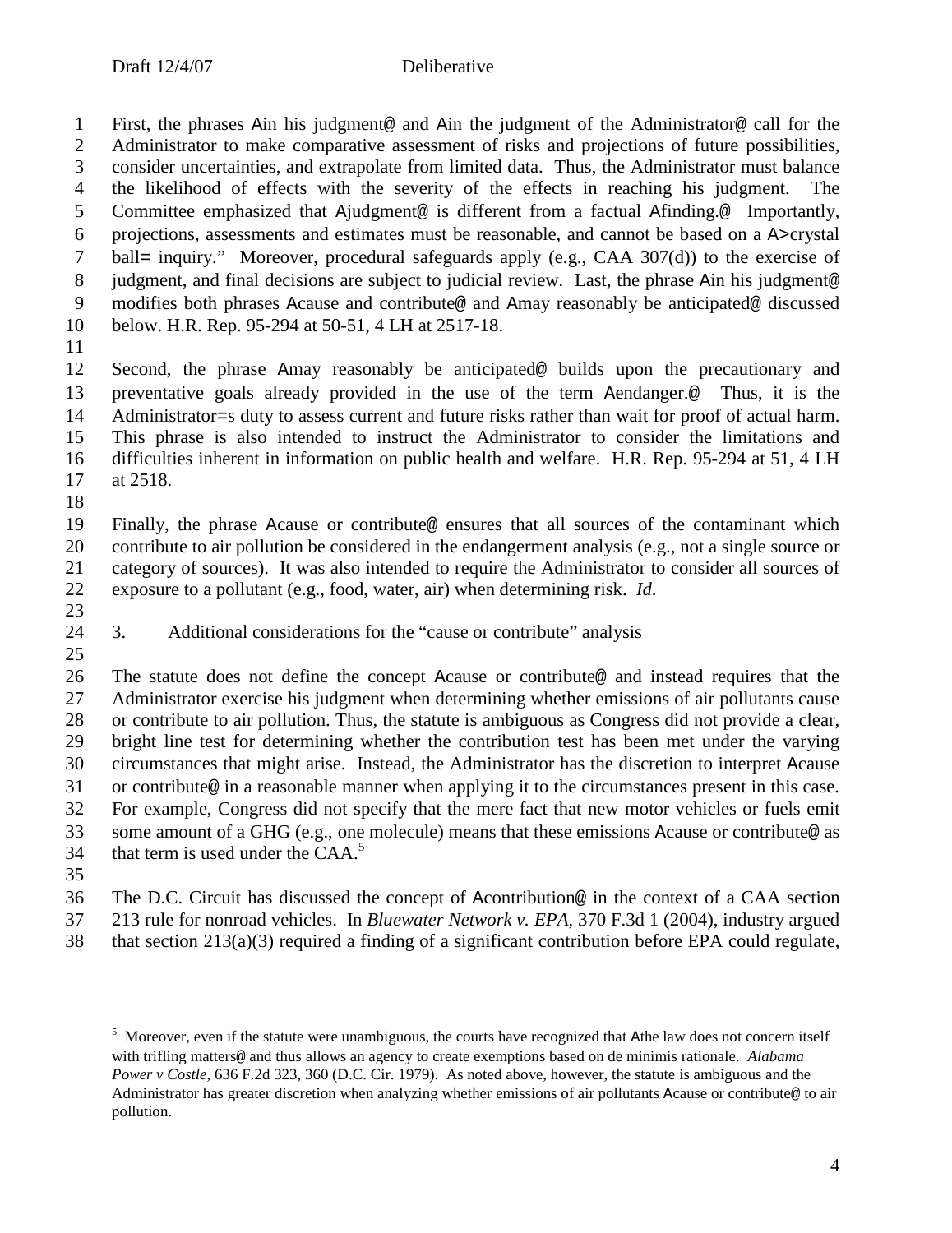1 but EPA argued that the CAA required a finding only of Acontribution.<sup>®</sup> *Id*. at 13. The court looked at the Aordinary meaning of >contribute=@ when upholding EPA's reading. After 3 referencing dictionary definitions of contribute,<sup>7</sup> the court also noted that A[s]tanding alone, the term has no inherent connotation as to the magnitude or importance of the relevant >share= in the effect; certainly it does not incorporate any >significance= requirement.@ *Id*. The court 6 found relevant the fact that section 213(a) uses the termAsignificant contributor@ in some places, and the term Acontribute@ elsewhere. *Id*. at 14 (AThe repeated use of the term >significant= to modify the contribution required for all nonroad vehicles, coupled with the omission of this modifier from the >cause, or contribute to= finding required for individual categories of new nonroad vehicles, indicates that Congress did not intend to require a finding of >significant contribution= for individual vehicle categories.@). The decision supports EPA's position that sections 202(a) and 211(c)(1) are ambiguous in that they do not contain any "inherent connotation as to the magnitude or importance of the relevant 'share'" and instead provide that the Administrator is to exercise his judgment. Thus, looking at the totality of the circumstances, the Administrator must exercise his judgment in a reasonable manner when making a contribution determination under these sections.

 In the past, the Administrator has looked at emissions of air pollutants in various ways to determine whether they Acause or contribute@ to the relevant air pollution. For instance, in some mobile source rulemakings, the Administrator has looked at the percent of emissions from the regulated mobile source category compared to the total mobile source inventory for that air pollutant. *See, e.g.,* 66 Fed. Reg. 5001 (2001) (heavy duty engine and diesel sulfur rule). In other instances the Administrator has looked at the percent of emissions compared to the total nonattainment area inventory of the air pollution at issue. *See, e.g.,* 67 Fed. Reg. 68,242 (2002) (snowmobile rule). EPA has found that levels of air pollutant emissions at amounts as low as 1.2 percent Acontribute.@ *Bluewater Network*, 370 F.3d at 15 (AFor Fairbanks, this contribution was equivalent to 1.2% of the total daily CO inventory for 2001.@).

 While these prior precedents are instructive, they also do not establish bright line emission levels above which a contribution finding must be made, or below which a contribution may not be made. Where appropriate, the Administrator may determine that emissions at a certain level or percentage contribute to air pollution in one instance, while also finding that the same level or

<sup>&</sup>lt;sup>6</sup> The relevant language in section 213(a)(3) reads A[i]f the Administrator makes an affirmative determination under paragraph (2) the Administrator shall, . . . promulgate (and from time to time revise) regulations containing standards applicable to emissions from those classes or categories of new nonroad engines and new nonroad vehicles (other than locomotives or engines used in locomotives) which in the Administrator's judgment cause, or contribute to, such air pollution.@ Notably, CAA section 213(a)(2), which is referenced in section 213(a)(3), requires that the AAdministrator shall determine . . . whether emissions of carbon monoxide, oxides of nitrogen, and volatile organic compounds from new and existing nonroad engines or nonroad vehicles (other than locomotives or engines used in locomotives) are *significant contributors* to ozone or carbon monoxide concentrations in more than 1 area which has failed to attain the national ambient air quality standards for ozone or carbon monoxide.@ (Emphasis added).

<sup>&</sup>lt;sup>7</sup> Specifically, the decision noted that "=contribute= means simply >to have a share in any act or effect,= WEBSTER'S THIRD NEW INTERNATIONAL DICTIONARY 496 (1993), or >to have a part or share in producing,= 3 OXFORD ENGLISH DICTIONARY 849 (2d ed. 1989).@ 370 F.3d at 13.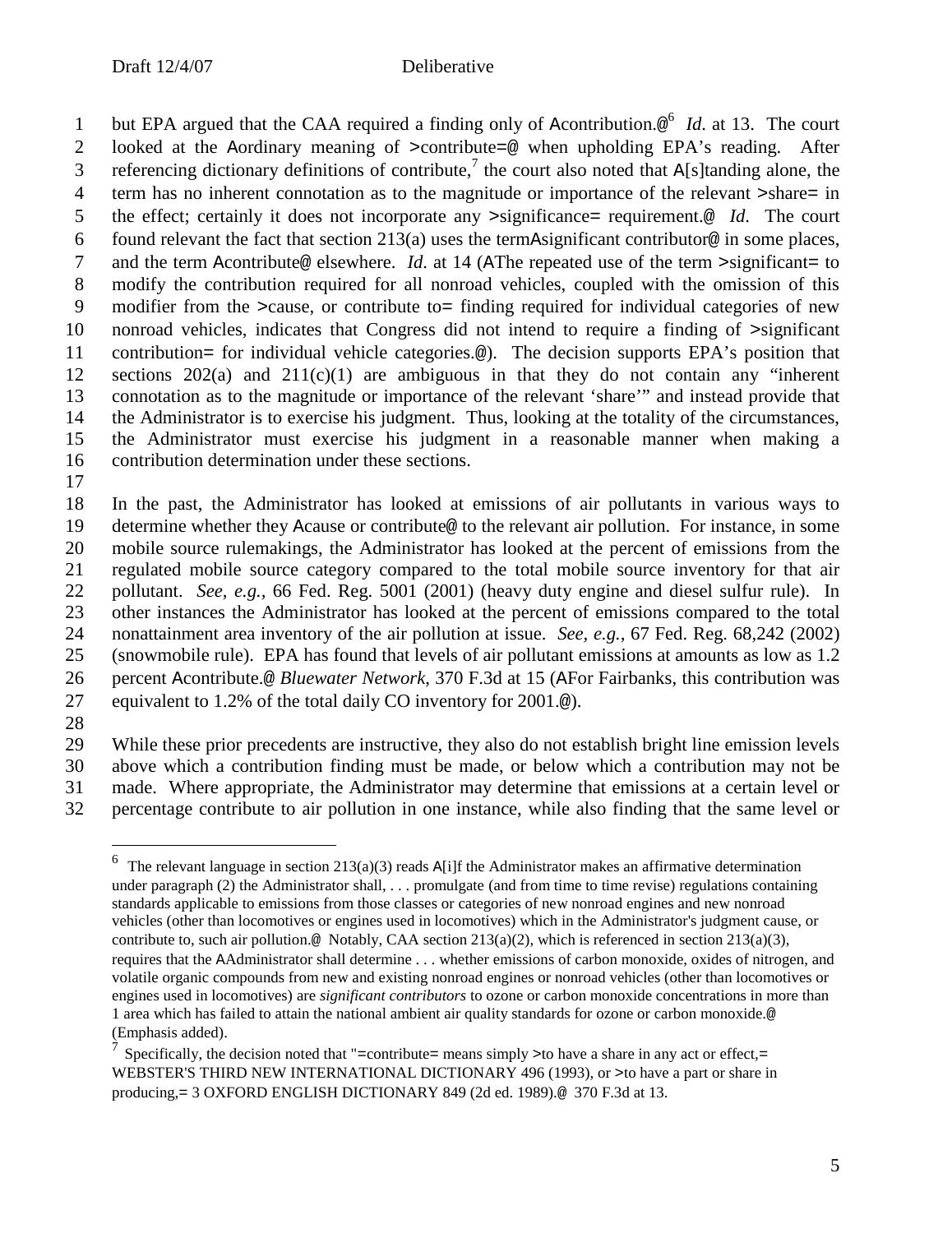percentage of another air pollutant and involving different air pollution, and different overall 2 circumstances, does not contribute. When exercising his judgment, the Administrator not only<br>3 considers the cumulative impact, but also looks at the totality of the circumstances (e.g., the air considers the cumulative impact, but also looks at the totality of the circumstances (e.g., the air 4 pollutant, the air pollution, the type of source category, the number of sources in the source category, the number and type of other source categories that may emit the air pollutant) when category, the number and type of other source categories that may emit the air pollutant) when determining whether the emissions Ajustify regulation@ under the CAA. *See Ethyl Corp.*, 541 F.2d at 31, n62 (AMoreover, even under a cumulative impact theory emissions must make more than a minimal contribution to total exposure in order to justify regulation under § 9 211(c)(1)(A).@).

- 
- 

B. Is Air Pollution Reasonably Anticipated to Endanger Public Health or Welfare?

 1. What Is The Air Pollution? 

 For purposes of the endangerment finding and this rulemaking, the Administrator has determined that the "air pollution" is the elevated combined or mixed atmospheric concentration of six 17 GHGs: carbon dioxide  $(CO_2)$ , methane  $(CH_4)$ , nitrous oxide  $(N_2O)$ , hydrofluorocarbons (HFCs), 18 perfluorocarbons (PFCs), and sulfur hexafluoride (SF<sub>6</sub>). perfluorocarbons (PFCs), and sulfur hexafluoride ( $SF<sub>6</sub>$ ).

- $\frac{19}{20}$
- a. Why elevated concentrations of these GHGs are the air pollution
- 

 Greenhouse gases trap in the Earth's heat that would otherwise escape to space. The additional heating effect caused by the buildup of GHGs in the atmosphere enhances the Earth's natural greenhouse effect and causes global temperatures to increase, with associated climatic changes (e.g., change in precipitation patterns, rise in sea levels, change in frequency and intensity of extreme weather events). It is the elevation in concentration and the resulting impact on climate and climate-sensitive systems that is the cause for concern.

 These six GHGs can remain in the atmosphere for decades to centuries. Therefore, these GHGs, once emitted, become well mixed in the global atmosphere regardless of their emission origin, such that their concentrations over the U.S. are, for all practical purposes, the same as the global average. This also means that current GHG concentrations are the cumulative result of both historic and current emissions, and that future concentrations will be the cumulative result of historic, current and future emissions.

 As discussed further below, current atmospheric concentrations of all of these GHGs are significantly higher than pre-industrial (~1750) levels as a result of human activities. Future projections show that, for most scenarios assuming no additional GHG emission reduction policies, atmospheric concentrations of these GHGs are expected to continue climbing for most if not all of the remainder of this century.

b. Why the "air pollution" is the combined mix of these six GHGs

There are a number of scientific, legal and policy reasons why EPA is determining that the air

 pollution for the endangerment finding and this rulemaking is the elevated combined current and projected atmospheric concentration of the six GHGs.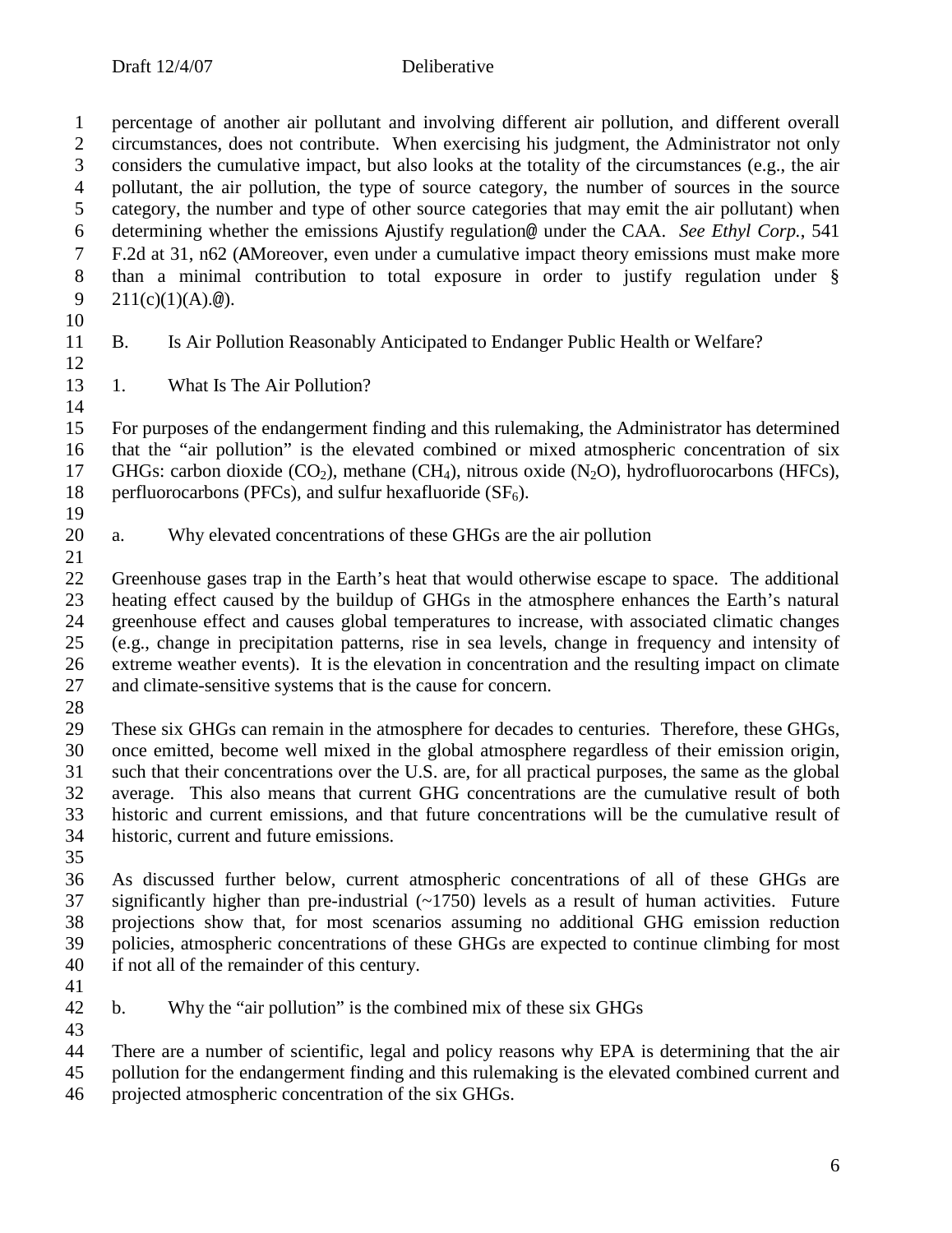# i. The six GHGs

4 Carbon dioxide is the most important GHG directly emitted by human activities, and is the most<br>5 significant driver of climate change.. The anthropogenic combined heating effect (referred to as significant driver of climate change.. The anthropogenic combined heating effect (referred to as 6 forcing) of CH<sub>4</sub>, N<sub>2</sub>O, HFCs, PFCs and  $SF_6$  is about 40% as large as the CO<sub>2</sub> heating effect according to the Fourth Assessment Report of the Intergovernmental Panel on Climate Change (IPCC). The IPCC focuses on these six GHGs for both scientific assessments and emissions inventory purposes because these are the six long-lived, well-mixed GHGs not controlled by the Montreal Protocol on Substances that Deplete the Ozone Layer.

12 The President's Executive Orders 13423 and 13432 issued in 2007 also define GHGs to include<br>13 the same six GHGs being considered here (CO<sub>2</sub>, CH<sub>4</sub>, N<sub>2</sub>O, HFCs, PFCs, SF<sub>6</sub>). the same six GHGs being considered here  $(CO_2, CH_4, N_2O, HFCs, PFCs, SF_6)$ .

 There are other GHGs and aerosols that have warming effects but are not being included in the definition of "air pollution" for purposes of the endangerment finding and this rulemaking. These include water vapor, chlorofluorocarbons (CFCs), hydrochlorofluorocarbons (HCFCs), 18 halons, tropospheric ozone  $(O_3)$ , and black carbon. There are different scientific and policy reasons why these substances are not being included in the definition of air pollution. reasons why these substances are not being included in the definition of air pollution.

 Water vapor is the most abundant naturally occurring GHG and therefore makes up a significant share of the natural, background greenhouse effect. However, water vapor emissions from human activities have only a negligible effect on atmospheric concentrations of water vapor. It follows that no emission control measures could significantly and directly affect atmospheric concentrations of water vapor. Significant changes to global atmospheric concentrations of water vapor occur indirectly through human-induced global warming, which then increases the amount of water vapor in the atmosphere because a warmer atmosphere can hold more moisture. Therefore, changes in water vapor concentrations are not an initial driver of climate change, but rather an effect of climate change which then acts as a positive feedback that further enhances warming. For this reason, the IPCC does not list direct emissions of water vapor as an anthropogenic forcing agent of climate change, but does include this water vapor feedback mechanism in response to human-induced warming in all modeling scenarios of future climate change. Based on this recognition that anthropogenic emissions of water vapor are not a significant contributor to anthropogenic climate change, EPA's annual *Inventory of U.S. Greenhouse Gas Emissions and Sinks* does not include water vapor, and GHG inventory reporting guidelines under the United Nations Framework Convention on Climate Change (UNFCCC) do not require data on water vapor emissions.

 The CFCs, HCFCs and halons are all strong anthropogenic GHGs that are long-lived in the atmosphere, and are contributing to the global anthropogenic heating effect. Therefore, these gases share common climatic properties with the six GHGs included in EPA's definition of "air pollution" for purposes of this rulemaking. However, EPA is not including CFCs, HCFCs and halons in this definition of "air pollution" for policy reasons. The production and consumption of these substances (and hence the anthropogenic emissions) are being controlled and *phased out*, not because they contribute to climate change, but due to their stratospheric ozone-depleting properties. The control and phase-out of these substances in the U.S. and globally is occurring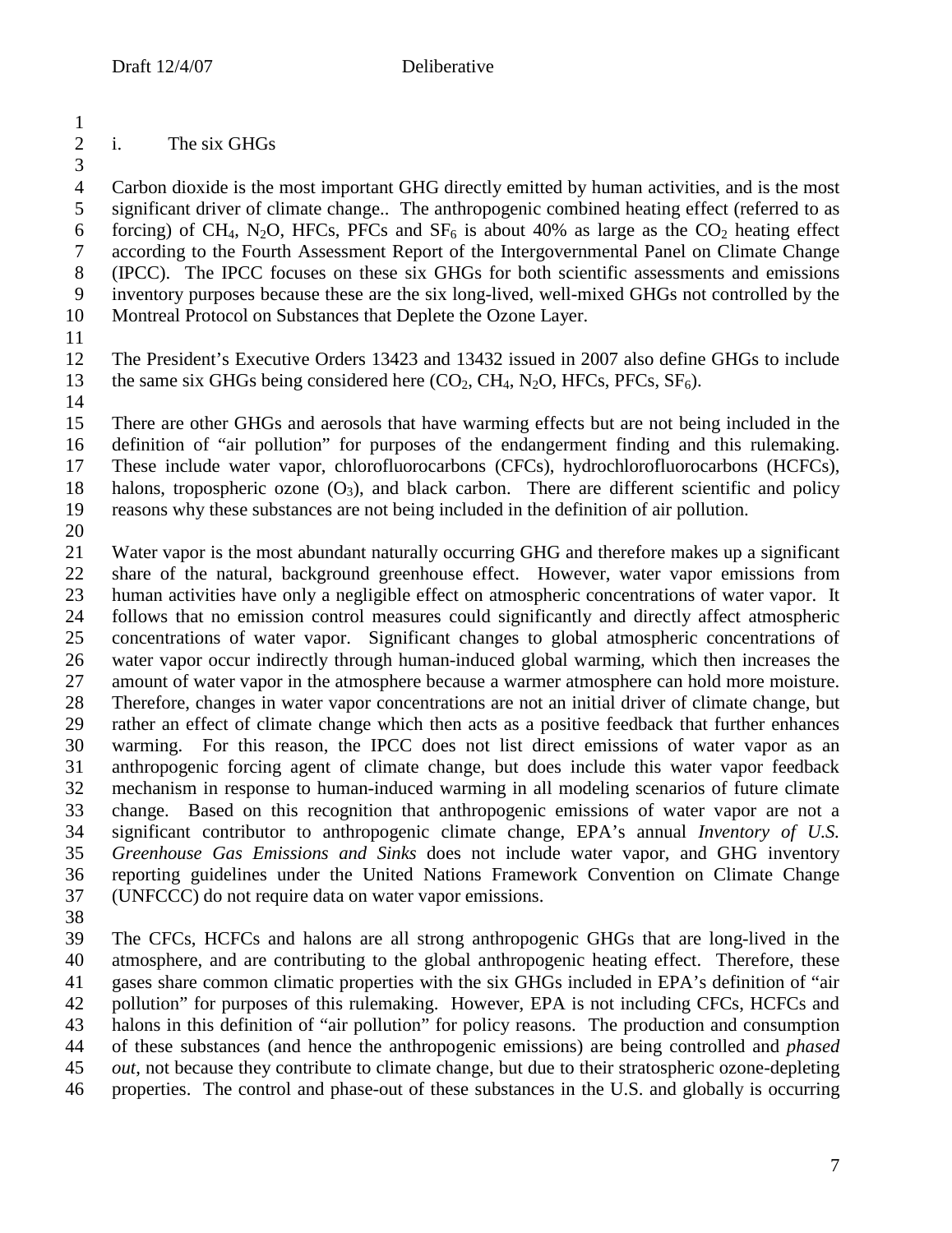under Title VI of the CAA and the Montreal Protocol on Substances that Deplete the Ozone 2 Layer<sup>8</sup>. Therefore, the climate change research and policy community typically does not focus on these substances, precisely because they are essentially already being 'taken care of' with 4 non-climate policy mechanisms. For example, the UNFCCC does not address these substances,<br>5 and instead defers their treatment to the Montreal Protocol. And as mentioned above, the and instead defers their treatment to the Montreal Protocol. And as mentioned above, the President's Executive Orders 13423 and 13432 do not include these substances in the definition of GHGs.

9 Increased concentrations of tropospheric  $O_3$  are causing a significant anthropogenic warming 10 effect, but, unlike the long-lived six GHGs, tropospheric  $O_3$  has a short atmospheric lifetime (hours to weeks) and therefore its concentrations are more variable over space and time. For 12 these reasons, its global heating effect and contribution to climate change tends to entail greater<br>13 uncertainty compared to the well-mixed, long-lived GHGs. More importantly, tropospheric uncertainty compared to the well-mixed, long-lived GHGs. More importantly, tropospheric ozone is already listed as a criteria air pollutant under the CAA, due to its direct health effects including increases in respiratory infection, medicine use by asthmatics, emergency department visits and hospital admissions, and its potential to contribute to premature death in people with heart and lung disease. Due to its designation as a criteria air pollutant, EPA issues National Ambient Air Quality Standards (NAAQS) for tropospheric ozone to protect public health and welfare, including the health of sensitive populations such as asthmatics, children and the elderly. Therefore, EPA is not including tropospheric ozone in the definition of "air pollution" for purposes of this rulemaking because, as with CFCs, HCFCs and halons, it is already being addressed by regulatory actions that control precursor emissions (nitrogen oxoides (NOx) and 23 volatile organic compounds (VOCs)) from all major U.S. sources. The climate change research 24 and policy community has also traditionally not focused on tropospheric ozone due to its<br>25 different climate properties compared to the long-lived GHGs, and because tropospheric ozone different climate properties compared to the long-lived GHGs, and because tropospheric ozone has been the subject of local and regional air quality policies. Tropospheric ozone is not addressed under the UNFCCC.

 Black carbon is an aerosol particle that results from incomplete combustion of the carbon contained in fossil fuels, and remains in the atmosphere for only about a week. Black carbon causes a warming effect by absorbing incoming sunlight (whereas GHGs cause warming by trapping outgoing, infrared heat), and by darkening bright surfaces such as snow and ice, which reduces reflectivity. Like other aerosols, black carbon can also affect the properties of clouds, which in turn can have an additional climate effect by altering the reflectivity and lifetime of clouds. How black carbon and other aerosols alter cloud properties is a key source of uncertainty in climate change science. Given these reasons, there is considerably more uncertainty associated with black carbon's warming effect compared to the estimated warming effect of the six long-lived GHGs. Black carbon is also co-emitted with organic carbon, which tends to have a cooling effect on climate because it reflects and scatters incoming sunlight. The ratio of black carbon to organic carbon varies by fuel type and by combustion efficiency. The net effect of

<sup>&</sup>lt;sup>8</sup> Under the Montreal Protocol, production and consumption of CFCs were phased out in developed countries in 1996 (with some essential use exemptions) and are scheduled for phase-out by 2010 in developing countries (with some essential use exemptions). For halons the schedule was 1994 for phase out in developed countries and 2010 for developing countries; HCFC production was frozen in 2004 in developed countries, and in 2016 production will be frozen in developing countries; and HCFC consumption phase-out dates are 2030 for developed countries and 2040 in developing countries.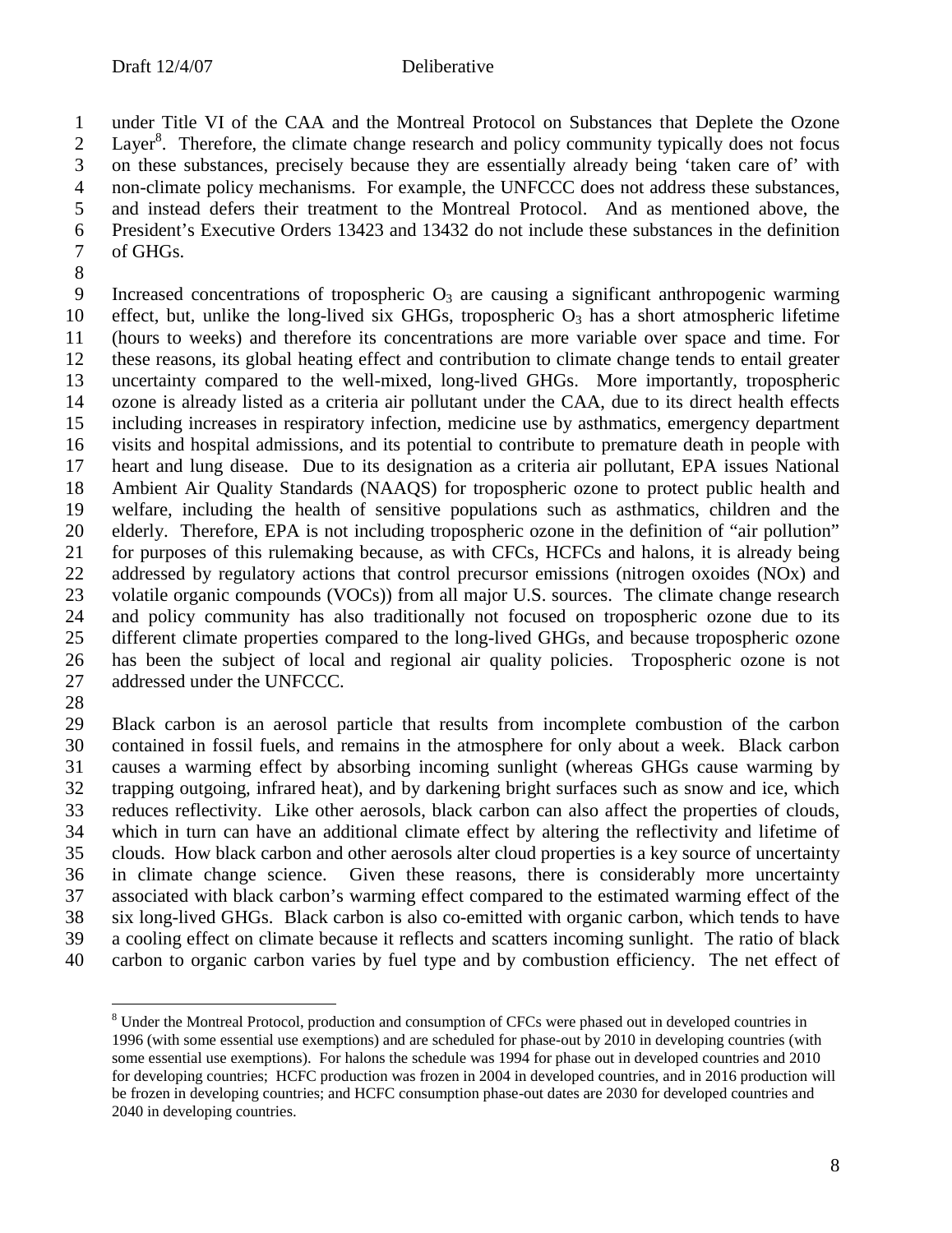black carbon and organic carbon on climate should therefore be considered. Also, black carbon 2 is a subcomponent of particulate matter (PM), which is regulated as a criteria air pollutant under<br>3 the CAA due to its direct health effects caused by inhalation. Diesel vehicles are estimated to be the CAA due to its direct health effects caused by inhalation. Diesel vehicles are estimated to be 4 the largest source of black carbon in the U.S., but these emissions are expected to decline<br>5 substantially over the coming decades due to recently EPA promulgated regulations targeting substantially over the coming decades due to recently EPA promulgated regulations targeting PM2.5 emissions from on-road and off-road diesel vehicles (the Highway Diesel Rule and the Clean Air Nonroad Diesel Rule). In sum, because black carbon has different climate properties compared to long-lived GHGs, and because major U.S. sources of black carbon are already being addressed through regulatory actions due to health concerns, EPA is not including black carbon in the definition of "air pollution" for purposes of this rulemaking.

ii. The combined mix of six GHGs

 The scientific literature that assesses the potential risks and end-point impacts of climate change (driven by the accumulation of atmospheric concentrations of GHGs) does not assess these impacts on a gas-by-gas basis. Observed climate change and associated effects are driven by the buildup of all GHGs in the atmosphere, as well as other natural and anthropogenic factors that influence the Earth's energy balance. Moreover, due to the cumulative purpose of the statutory language, even if the Administrator were to look at the concentration of each GHG individually, he would most likely still have to consider the impact of the concentration of a single GHG in combination with that caused by the other GHGs.. Likewise, future projections of climate change are driven by emission scenarios of all six GHGs, as well as other already regulated pollutants.

 $\frac{24}{25}$ 

 Treating the air pollution as the elevated combined current and projected atmospheric concentration of the six GHGs is consistent with other provisions of the CAA and previous EPA practice under the CAA, where separate air pollutants from different sources but with common properties may be treated as a class (e.g., Class I and Class II substances under Title VI). This approach addresses the cumulative effect that the elevated concentrations of the six GHGs have on climate, and thus on different elements of health, society and the environment. 

2. Science Summary

 The following provides a summary of the underlying science that was reviewed and utilized in [ADD REFERENCES ], as well as other key scientific findings from [ADD REFERENCES], utilized in support of this rulemaking. 

- a. Summary of key findings
- i. Observed global effects
- 

42 The global atmospheric  $CO<sub>2</sub>$  concentration has increased about 35% from pre-industrial levels to 2005, and almost all of the increase is due to anthropogenic emissions. The global atmospheric concentration of CH4 has increased by 148% since pre-industrial levels. Current atmospheric 45 concentrations of  $CO<sub>2</sub>$  and  $CH<sub>4</sub>$  far exceed the recorded natural range of the last 650,000 years. 46 The  $N_2O$  concentration has increased 18%. The observed concentration increase in these non-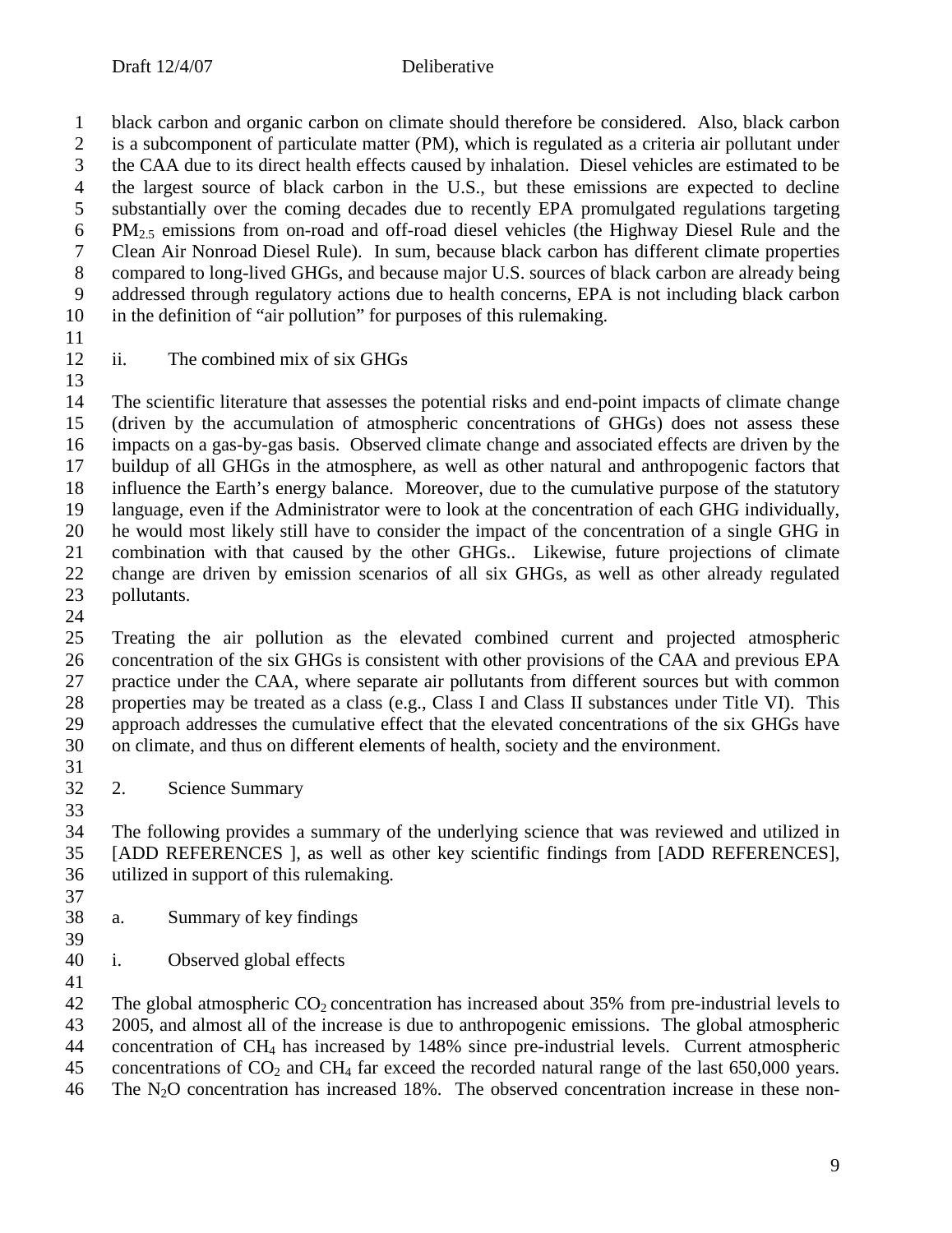- 2 gases, HFCs, PFCs, and  $SF_6$ , have relatively low atmospheric concentrations but are increasing rapidly; these gases are entirely anthropogenic in origin. rapidly; these gases are entirely anthropogenic in origin.
- 

 $\frac{4}{5}$ The global average net effect of the increase in atmospheric GHG concentrations, plus other human activities (e.g., land use change and aerosol emissions), on the global energy balance since 1750 has been one of warming. This total net radiative forcing (a measure of the heating 8 effect caused by changing the Earth's energy balance) is estimated to be  $+1.6$  Watts per square 9 meter (W/m<sup>2</sup>). The combined radiative forcing due to the cumulative (i.e., 1750 to 2005) 10 increase in atmospheric concentrations of  $CO_2$ , CH<sub>4</sub>, and N<sub>2</sub>O is +2.30 W/m<sup>2</sup>. The rate of increase in positive radiative forcing due to these three GHGs during the industrial era is very 12 likely to have been unprecedented in more than 10,000 years. The positive radiative forcing<br>13 due to  $CO_2$  is the largest (+1.66 W/m<sup>2</sup>). Methane is the second largest source of positive 13 due to  $CO_2$  is the largest  $(+1.66 \text{ W/m}^2)$ . Methane is the second largest source of positive 14 radiative forcing  $(+0.48 \text{ W/m}^2)$ . Nitrous oxide has a positive radiative forcing of  $+0.16 \text{ W/m}^2$ .

 Warming of the climate system is unequivocal, as is now evident from observations of increases in global average air and ocean temperatures, widespread melting of snow and ice, and rising global average sea level. Global mean surface temperatures have risen by 0.74°C (1.3ºF) over the last 100 years. The rate of warming over the last 50 years is almost double that over the last 100 years. Global mean surface temperature was higher during the last few decades of the 20th century than during any comparable period during the preceding four centuries.

 Most of the observed increase in global average temperatures since the mid-20th century is very 24 likely due to the observed increase in anthropogenic GHG concentrations. Global observed<br>25 temperatures over the last century can be reproduced only when model simulations include both temperatures over the last century can be reproduced only when model simulations include both natural and anthropogenic forcings, i.e., simulations that remove anthropogenic forcings are unable to reproduce observed temperature changes. Thus, the warming cannot be explained by natural variability alone.

 Observational evidence from all continents and most oceans shows that many natural systems are being affected by regional climate changes, particularly temperature increases. Observations show that changes are occurring in the amount, intensity, frequency and type of precipitation. There is strong evidence that global sea level gradually rose in the 20th century and is currently rising at an increased rate. Widespread changes in extreme temperatures have been observed in the last 50 years. Globally, cold days, cold nights, and frost have become less frequent, while hot days, hot nights, and heat waves have become more frequent.

 The [ADD REFERENCES] provide evidence that the U.S. and the rest of the world are 39 experiencing effects from climate change now. Current ambient concentrations of  $CO<sub>2</sub>$  and other GHGs, however, remain well below published thresholds for any direct adverse health effects, such as respiratory or toxic effects.

- 
- ii. Observed U.S. effects

45 U.S. temperatures also warmed during the  $20<sup>th</sup>$  and into the  $21<sup>st</sup>$  century. U.S. temperatures are 46 now approximately 1.0 $\overline{P}$  warmer than at the start of the 20<sup>th</sup> century, with an increased rate of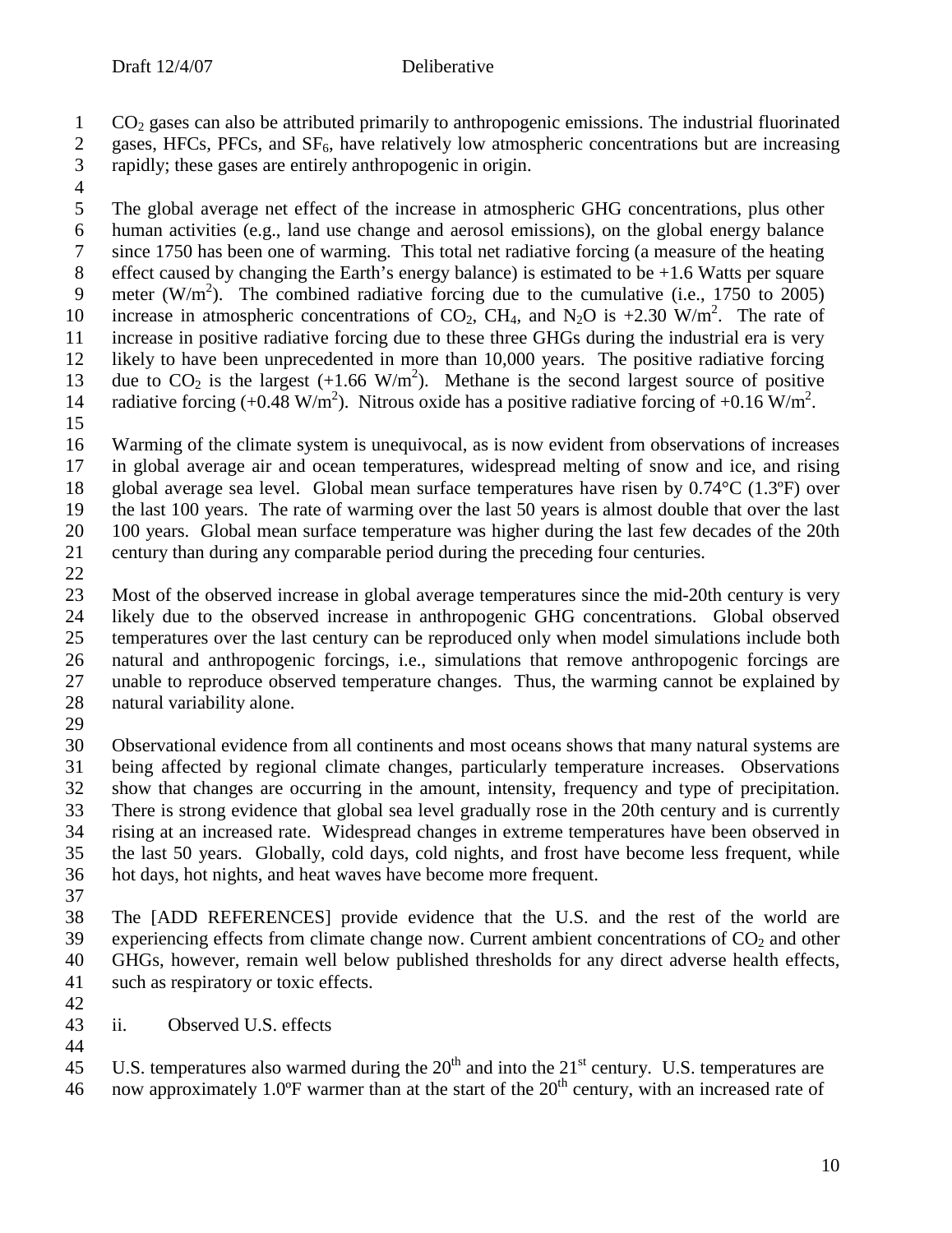warming over the past 30 years. The past nine years have all been among the 25 warmest 2 years on record for the contiguous U.S., a streak which is unprecedented in the historical<br>3 record. Like the average global temperature increase, the observed temperature increase for record. Like the average global temperature increase, the observed temperature increase for 4 North America has been attributed to the global buildup of anthropogenic GHG concentrations<br>5 in the atmosphere. in the atmosphere.

 Total annual precipitation has increased over the U.S. on average over the last century (about 6%), and there is evidence of an increase in heavy precipitation events. Nearly all of the Atlantic Ocean shows sea level rise during the past decade with highest rate in areas that include the U.S. east coast.

 ii. Projected effects 

14 The [ADD REFERENCES], IPCC Fourth Assessment Report, as well as a recent report under<br>15 the U.S. Climate Change Science Program, also provide projections of future ambient the U.S. Climate Change Science Program, also provide projections of future ambient concentrations of GHGs, future climate change, and future anticipated effects from climate change under various scenarios. This section summarizes some of the key global projections, as well as those particular to North America and the United States. Projections for global temperature change are discussed because changes in global temperature are projected to cause effects in the United States.

 Overall risk increases with increases in both the rate and magnitude of climate change. Climate warming may increase the possibility of large, abrupt, and worrisome regional or global climatic events (e.g., disintegration of the Greenland Ice Sheet or collapse of the West Antarctic Ice Sheet). The majority of the impacts literature assesses the effects of warming for climate sensitivities within the most likely range, not at the tails of the distribution. Consideration of possible extreme outcomes is crucial for risk-management analysis even if potential impacts are of low probability or low confidence. 

- (1) Global Effects
- 

 The majority of future reference-case scenarios (assuming no explicit GHG mitigation actions beyond those already enacted) project an increase of global GHG emissions over the century, with climbing GHG concentrations. However, projected ambient concentrations of  $CO<sub>2</sub>$  and other GHGs remain well below published thresholds for any direct adverse health effects, i.e., asphyxiation from direct inhalation.

 Through about 2030, the global warming rate is affected little by different future scenario assumptions or different model sensitivities, i.e., there is already some degree of commitment to future warming given past and present GHG emissions. By mid-century, the choice of scenario becomes more important for the magnitude of the projected warming because only about a third of that warming is projected to be due to climate change that is already committed. By the end of the century, projected average global warming (compared to average temperature around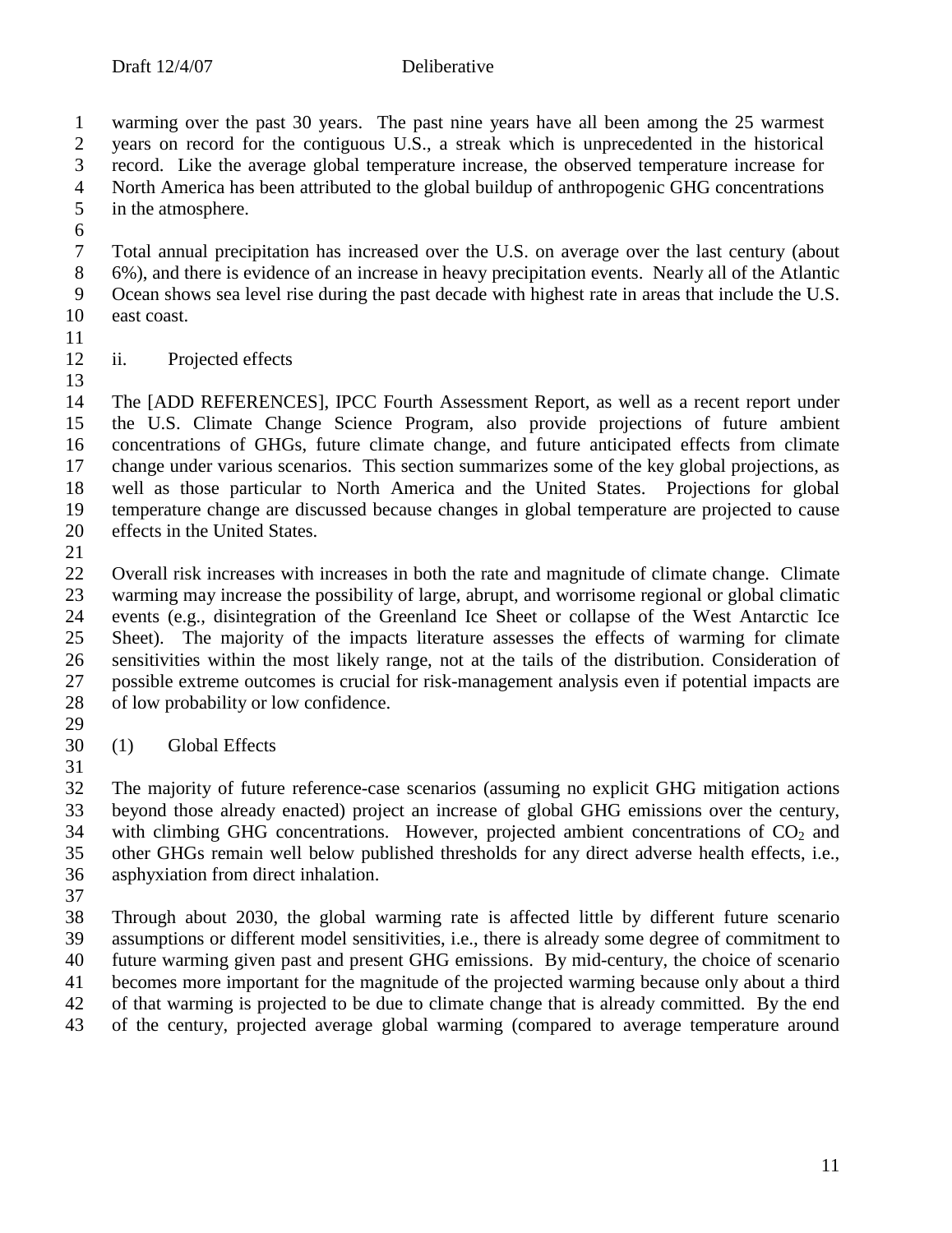1 1990) varies significantly by emissions scenario, ranging from 1.8 to 4.0 $\degree$ C (3.2 to 7.2 $\degree$ F), with an uncertainty range of 1.1 to 6.4 $\degree$ C (2.0 to 11.5 $\degree$ F), according to the IPCC.<sup>9</sup> 

4 The IPCC identifies the most vulnerable world regions as the Arctic, because of high rates of projected warming on natural systems; Africa, especially the sub-Saharan region, because of projected warming on natural systems; Africa, especially the sub-Saharan region, because of current low adaptive capacity as well as climate change; small islands, due to high exposure of population and infrastructure to risk of sea-level rise and increased storm surge; and Asian mega deltas, due to large populations and high exposure to sea level rise, storm surge and river flooding. Climate change impacts in certain regions of the world may exacerbate problems that raise humanitarian and national security issues for the U.S. Climate change has been described as a potential threat multiplier regarding national security issues.

 $\frac{12}{13}$ 

(2) United States Effects

 Projected global warming is anticipated to lead to effects in the U.S. For instance, all of the U.S. is very likely to warm during this century, and most areas of the U.S. are expected to warm by more than the global average. The U.S, along with the rest of the world, is projected to see an increase in the intensity of precipitation events and the risk of flooding, greater runoff and erosion, and thus the potential for adverse water quality effects.

 Severe heat waves are projected to intensify in magnitude, frequency and duration over the portions of the U.S. where these events already occur, with likely increases in mortality and morbidity, especially among the elderly, young and frail. Warmer temperatures can lead to 24 fewer cold-related deaths. It is currently not possible to quantify the balance between decreased<br>25 cold-related deaths and increased heat-related deaths attributable to climate change over time. cold-related deaths and increased heat-related deaths attributable to climate change over time. 

 The IPCC projects with virtual certainty (e.g., greater than 99% likelihood) declining air quality in cities due to warmer and fewer cold days and nights and/or warmer/more frequent hot days 29 and nights over most land areas, including the U.S. Climate change is expected to lead to increases in regional ozone pollution, with associated risks in respiratory infection, aggravation increases in regional ozone pollution, with associated risks in respiratory infection, aggravation of asthma, and potential premature death in people with heart and lung disease. Climate change effects on ambient PM is currently less certain.

 Additional human health concerns include a change in the range of vector-borne diseases, and a likely trend towards more intense hurricanes (even though a singular hurricane event cannot be attributed to climate change) and other extreme weather events. For many of these issues, particular populations, such as the elderly, young, asthmatics, the frail and the poor, are most vulnerable.

 Moderate climate change in the early decades of the century is projected to increase aggregate yields of rainfed agriculture in the United States by 5-20%, but with important variability among regions. However, major challenges are projected for crops that are near the warm end of their suitable range or depend on highly utilized water resources. How climatic variability and

<sup>&</sup>lt;sup>9</sup> The IPCC scenarios are also described in the [ADD REFERENCES] and include a range of future global emission scenarios and a range of climate sensitivities (which measure how much global warming occurs for a given increase in global  $CO<sub>2</sub>$  concentrations).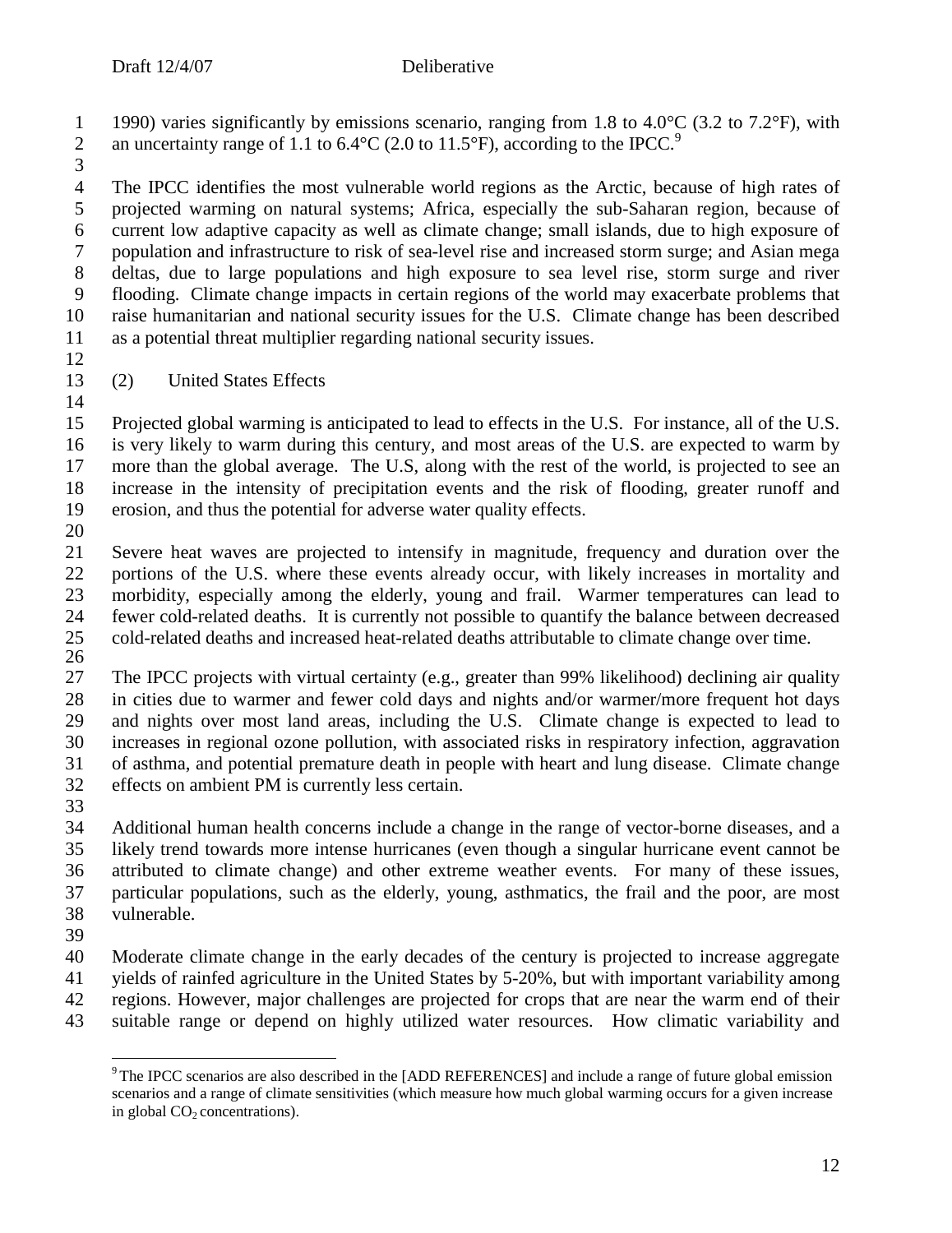extreme weather events will continue to change under a changing climate is a key uncertainty,

2 and these events also have the potential to offset the benefits of  $CO<sub>2</sub>$  fertilization and a longer growing season. growing season.

4 Disturbances like wildfire and insect outbreaks are increasing and are likely to intensify in a<br>5 warmer future with drier soils and longer growing seasons. Overall forest growth in U.S. will warmer future with drier soils and longer growing seasons. Overall forest growth in U.S. will 6 likely increase modestly (10-20%) as a result of extended growing seasons and elevated  $CO<sub>2</sub>$  over the next century, but with important spatial and temporal variation. Although recent climate trends have increased vegetation growth in parts of the United States, continuing increases in disturbances are likely to limit carbon storage, facilitate invasive species, and disrupt ecosystem

services.

12 Climate change is projected to constrain over-allocated water resources in the U.S., increasing<br>13 competition among agricultural, municipal, industrial, and ecological uses. Rising temperatures competition among agricultural, municipal, industrial, and ecological uses. Rising temperatures will diminish snowpack and increase evaporation, affecting seasonal availability of water.

 The U.S. will be affected by global sea level rise, which is expected to increase between 0.18 and 0.59 meters relative to around 1990. These numbers represent the lowest and highest projections of the 5 to 95% ranges for all scenarios considered collectively and include neither uncertainty in carbon cycle feedbacks nor rapid dynamical changes in ice sheet flow. U.S. coastal communities and habitats will be increasingly stressed by climate change interacting with development and pollution. Sea level is already rising along much of the coast, and the rate of change will increase in the future, exacerbating the impacts of progressive inundation, storm-surge flooding, and shoreline erosion.

 $\frac{24}{25}$ 

 Climate change is likely to affect U.S. energy use (e.g., heating and cooling requirements), and energy production (e.g., effects on hydropower), physical infrastructures and institutional infrastructures. Climate change will likely interact with and possibly exacerbate ongoing environmental change and environmental pressures in settlements, particularly in Alaska where indigenous communities are facing major environmental and cultural impacts.

3. Endangerment Analysis and Finding

 Based on the information before the Administrator, the Administrator proposes to find that, in his judgment, the elevated combined atmospheric concentrations of the six GHGs are reasonably anticipated to endanger public welfare. As discussed in more detail below, the scientific evidence regarding changes to the environment and changes to the climate that result from elevated levels of GHG concentrations supports this proposed finding.

 A finding of endangerment to public welfare satisfies the criteria in sections 202 and 211 for a determination that the air pollution is reasonably anticipated to endanger "public health or 41 welfare." (emphasis supplied).<sup>10</sup> Whether the Administrator's final endangerment finding is based on endangerment to public health or on endangerment to public welfare does not change the proposed standards contained in either the EPA Fuels Proposal or in the EPA Vehicles Proposal because EPA is considering all the benefits from reduced GHG emissions in its

The "cause or contribute" element of the endangerment finding is discussed in section III.B. below.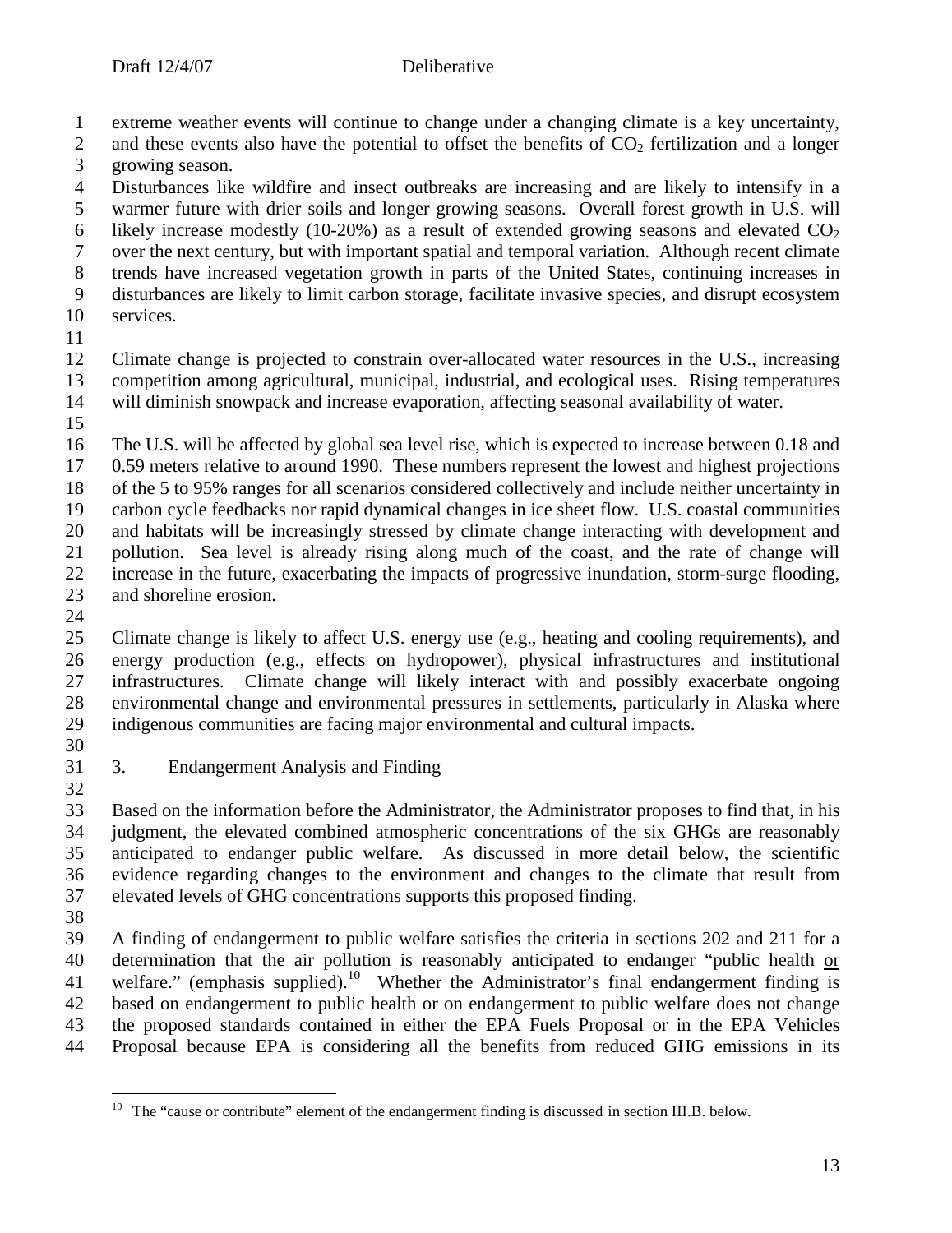analyses. Thus, at this time the Administrator does not need to and is not addressing whether elevated levels of GHG concentrations may reasonably be anticipated to endanger public health. 

## a. Legal context

 As discussed above, the Administrator must exercise his judgment in evaluating whether the endangerment criteria are met. In exercising his judgment it is appropriate for the Administrator to make comparative assessments of risk and projections of future possibilities, consider uncertainties, and extrapolate from limited data. The precautionary nature of the statutory language also means that the Administrator should act to prevent harm rather than wait for proof of actual harm.

 $\frac{4}{5}$ 

b. Administrator's reasoning

 The Administrator believes that there is compelling and robust evidence that observed climate change can be attributed to the heating effect caused by global anthropogenic GHG emissions. The evidence goes beyond increases in global average temperature to include observed changes in precipitation patterns, sea level rise, extreme hot and cold days, sea ice, glaciers, ecosystem functioning and wildlife patterns. Recent global warming trends stand out as significant compared to estimated global average temperatures for at least the last few centuries. The experts agree that some degree of future warming is now unavoidable given the current buildup of atmospheric concentrations of GHGs, as the result of past and present GHG emissions. Based 24 on the evidence before him, the Administrator believes it is reasonable to conclude current and<br>25 future emissions of GHGs will contribute to future climate change. Future warming over the future emissions of GHGs will contribute to future climate change. Future warming over the 26 course of the  $21<sup>st</sup>$  century, even under scenarios of low emissions growth, is very likely to be greater than observed warming over the past century.

 The Administrator is aware that the range of potential impacts that can result from climate change spans many elements of the global environment, and that all regions of the U.S. will be affected in some way. The U.S. has a long and populous coastline. Sea level rise will continue and exacerbate storm-surge flooding and shoreline erosion. In areas where heat waves already occur, they are expected to become more intense, more frequent, and longer lasting. Wildfires and the wildfire season are already increasing and climate change is expected to continue to worsen conditions that facilitate wildfires. Where water resources are already scarce and over- allocated in the western U.S., climate change is expected to put additional strain on these water management issues for municipal, agricultural, energy and industrial uses. Climate change also introduces an additional stress on ecosystems which are already affected by development, habitat fragmentation, and broken ecological dynamics. The Administrator is also aware that there is a wide range in the magnitude of these estimated impacts, with there being more confidence in the occurrence of some effects and less confidence in the occurrence of other effects.

 In addition to the effects from changes in climate, there are some additional welfare effects that occur directly from the anthropogenic GHG emissions themselves. For example, ocean

45 acidification occurs through elevated concentrations of  $CO<sub>2</sub>$ , and crop and other vegetation 46 growth can be enhanced through elevated  $CO<sub>2</sub>$  concentrations as well.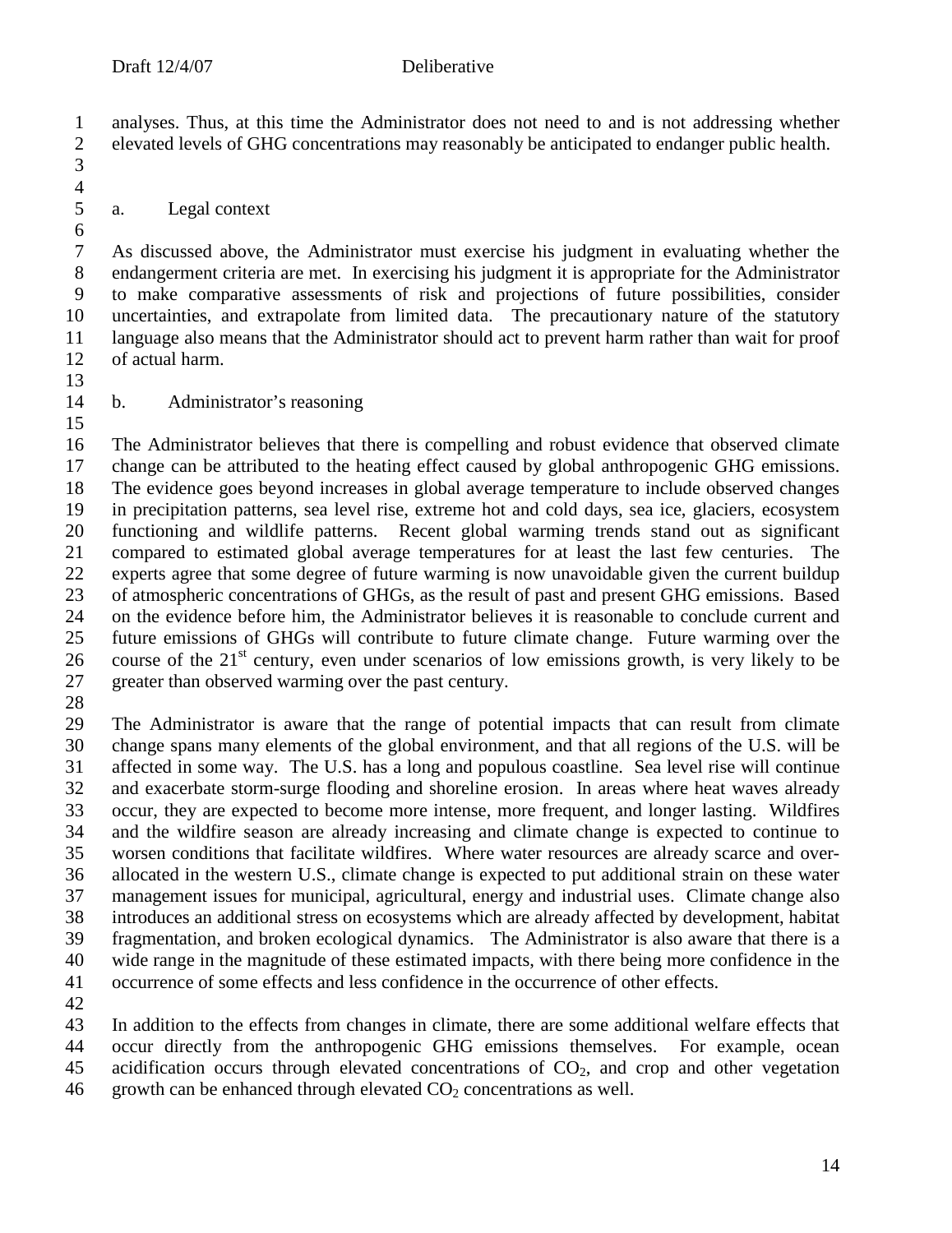2 The Administrator is proposing that elevated concentrations of the GHGs are reasonably<br>3 anticipated to endanger public welfare, given the stated vulnerabilities, risks and impacts from anticipated to endanger public welfare, given the stated vulnerabilities, risks and impacts from 4 climate change on air quality (and related effects on the environment from the changes in air<br>5 quality), agriculture, forestry, water resources, ecosystems, coastal areas, the energy sector, quality), agriculture, forestry, water resources, ecosystems, coastal areas, the energy sector, infrastructure and settlements, and the direct effects of such elevated concentrations on the environment.

 Current and projected levels of ambient concentrations of the six GHGs are not expected to cause any direct adverse health effects, such as respiratory or toxic effects. However, there are human health risks and benefits associated with climate change. It is not clear how these impacts 12 should be characterized under the Clean Air Act for purposes of an endangerment analysis,<br>13 however, which defines "welfare" as including weather, climate and other effects. For this however, which defines "welfare" as including weather, climate and other effects. For this reason the Administrator is not proposing a separate endangerment finding for public health at this time. As noted above, the Administrator needs to find only that elevated levels of GHG concentrations may reasonably be anticipated to endanger public health *or* welfare, and the proposed finding for public welfare meets this statutory hurdle.

Some elements of human health, society and the environment may benefit from climate change,

but the potential for some benefits does not undermine the positive endangerment finding, which

is based on the full weight of evidence showing numerous risks and the potential for adverse

 impacts. 

24 Quantifying the exact nature and timing of impacts due to climate change over the next few<br>25 decades and beyond across all vulnerable elements of U.S. health, society and the environment is decades and beyond across all vulnerable elements of U.S. health, society and the environment is currently not possible. The Administrator acknowledges these uncertainties but does not view these uncertainties as being "so profound" that they preclude the Administrator "from making a reasoned judgment." 127 S.Ct. at 1463. First, the full weight of evidence as summarized above and in the [ADD REFERENCES ] points towards the robust conclusion that expected rates of climate change (driven by past, present and plausible future GHG emissions) pose a number of serious risks to the U.S., even if the exact nature of the risks are difficult to quantify with confidence. Second, the uncertainties in this context can also mean that future rates of climate change are being underestimated, and that the potential for associated and difficult-to-predict- and-quantify extreme events are not adequately incorporated into impact assessments. The scientific literature states that risk increases with increases in both the rate and magnitude of climate change.

 In light of the precautionary nature of the statutory language, the Administrator does not need to find that current levels of GHG concentrations endanger public welfare now. As noted above, the fact that GHGs remain in the atmosphere for decades to centuries means that future concentrations are dependent not only on tomorrow's emissions, but also on today's emissions. The Administrator has considered both current and projected future elevated concentrations of GHGs, as well as the totality of the observed and projected effects that result from current and projected concentrations. The Administrator focused on future projected elevated concentrations of GHGs and their projected effects in the United States because they are larger and of greater concern than current GHG concentrations and observed effects. Out of concern for the future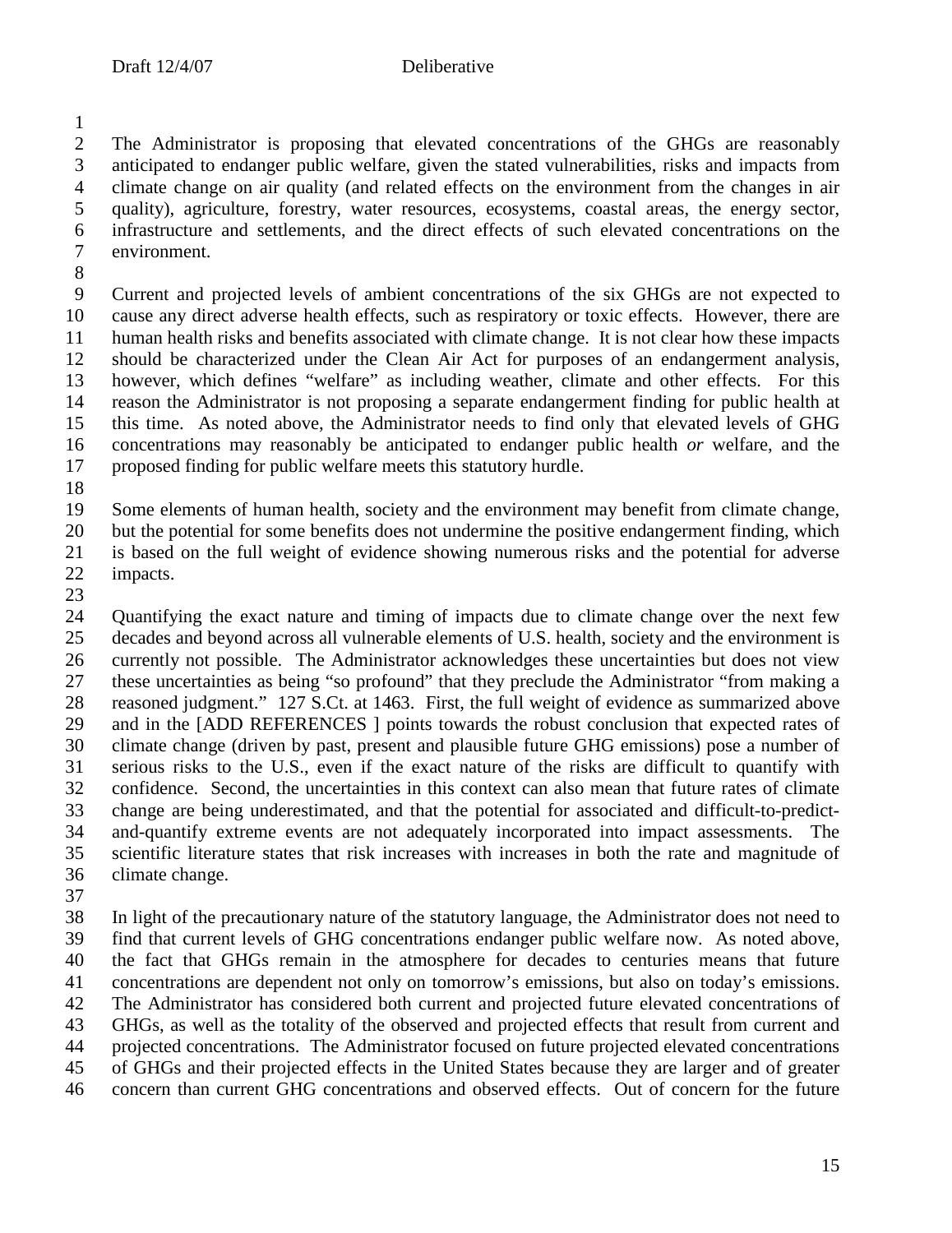- 1 effects -- and considering uncertainties, comparing risks and extrapolating from available data --
- 2 the Administrator is proposing that projected elevated concentrations of GHGs (due to historic, current and projected emissions) are reasonably anticipated to endanger public welfare.
- 3 current and projected emissions) are reasonably anticipated to endanger public welfare.
- $\frac{4}{5}$
- 5 In sum, the Administrator is proposing to find that elevated levels of GHG concentrations may reasonably be anticipated to endanger public welfare. At this time, the Administrator is not reasonably be anticipated to endanger public welfare. At this time, the Administrator is not
- 
- 7 addressing whether there is such endangerment for public health. We note that some take the position that the Agency should not find endangerment and the EPA takes comment on that 8 position that the Agency should not find endangerment and the EPA takes comment on that position as well as all aspects of this endangerment analysis.
- 9 position as well as all aspects of this endangerment analysis.
- 10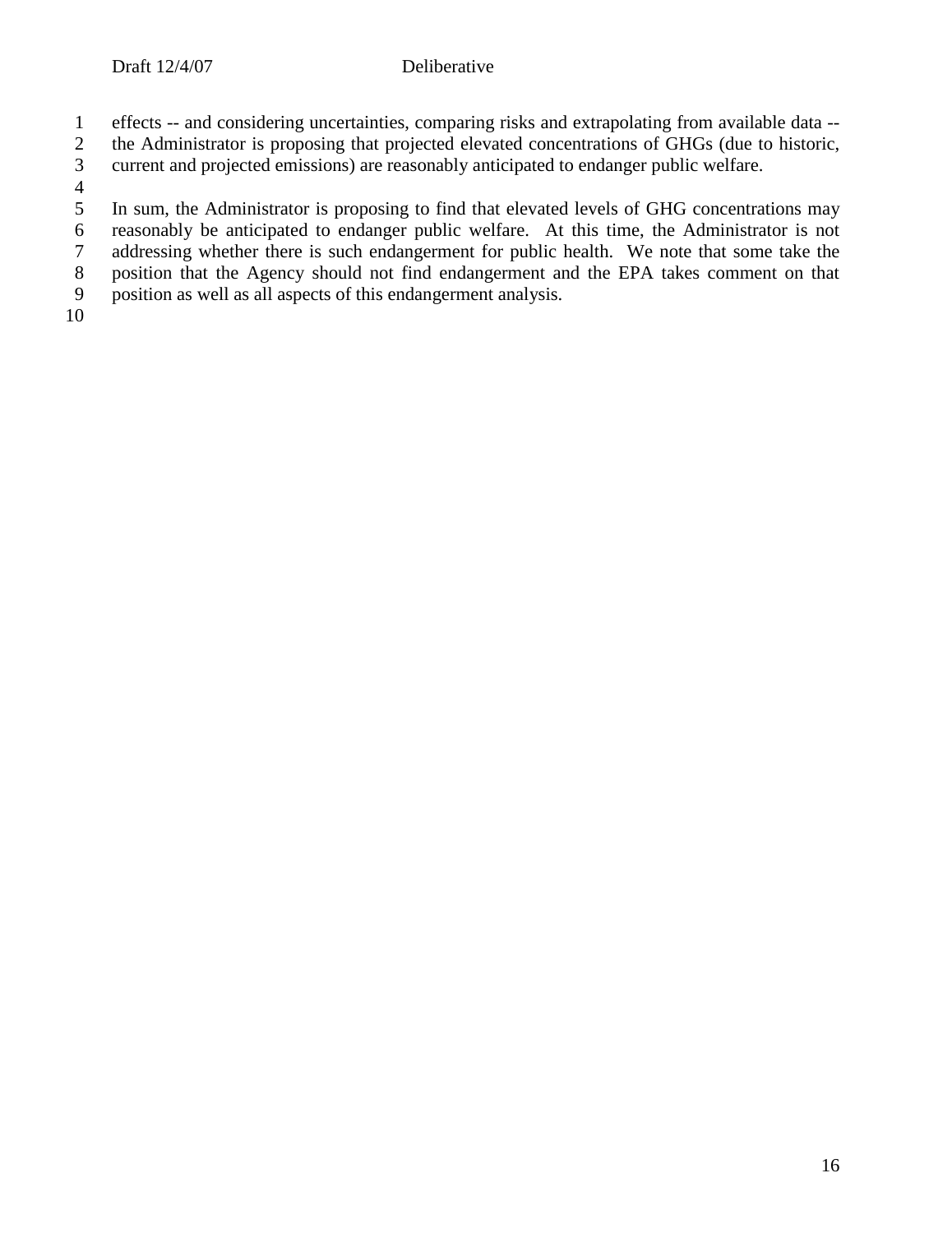- C. Do emissions of air pollutants from motor vehicles or fuels contribute to the air pollution 2 that is reasonably anticipated to endanger public welfare in the United States?
- 4 1. What is/are the air pollutant(s)?
- a. Background and context

 As noted above, the Administrator has proposed to define the air pollution for purposes of the endangerment finding to be the elevated combined atmospheric concentrations of six greenhouse 10 gases (i.e.,  $CO_2$ ,  $CH_4$ , N<sub>2</sub>O, HFCs, PFCs,  $SF_6$ ). The Administrator must also define "air pollutant(s)" for purposes of making the "cause or contribute" determination. The question is 12 whether the "air pollutants" to be evaluated for "cause or contribute" should be the individual 13 GHGs, or whether the "air pollutant" is the class of GHGs as a collective whole. GHGs, or whether the "air pollutant" is the class of GHGs as a collective whole.

 $\frac{14}{15}$  Sources covered by Sections 202 and 211 of the Clean Air Act emit four of the six greenhouse 16 gases discussed above:  $CO_2$ ,  $CH_4$ ,  $N_2O$ , and HFCs. Importantly, under either approach to defining "air pollutant," the Administrator could propose the same standards under section 202 and 211 because of the flexibility the statute gives the Administrator to consider factors such as technical feasibility and cost. Of course, a finding of contribution is required before a standard for an air pollutant can be finalized.

- 
- b. Proposal to define "air pollutant" as each individual greenhouse gas

24 The Administrator is proposing to define "air pollutant" as each individual GHG rather than as a<br>25 class of GHGs as a collective whole for the purposes of assessing "cause or contribute." Thus, class of GHGs as a collective whole for the purposes of assessing "cause or contribute." Thus, the Administrator will be evaluating each individual GHG to determine if it causes, or contributes to, the elevated combined level of GHG concentrations. The Administrator is proposing this approach because it enables a more complete evaluation of the unique characteristics and properties of each GHG (e.g., radiative forcing, lifetimes, etc.), as well as current and projected emissions. This facilitates a customized approach accounting for these factors.

 This approach is consistent with the approach taken in several federal GHG programs which target reductions of individual greenhouse gases. For example, EPA manages a variety of partnership programs aimed at reducing emissions of specific sources of methane and the 36 fluorinated gases (HFCs, PFCs and  $SF<sub>6</sub>$ ). In addition, EPA currently collects  $CO<sub>2</sub>$  data from electric power generators regulated under Title IV of the Clean Air Act (based on the language of Section 821 of the CAA Amendments of 1990) and does not collect data on emissions of other 39 GHGs from combustion (i.e.,  $CH_4$  and  $N_2O$ ) from these sources.

 We recognize that this proposed definition could have important implications for how GHGs are treated in the context of other Titles of the Clean Air Act. These implications have not been fully characterized. The Administrator seeks comment on this proposal, and is particularly interested in views regarding its implications for the potential future regulation of GHGs under other parts of the Clean Air Act.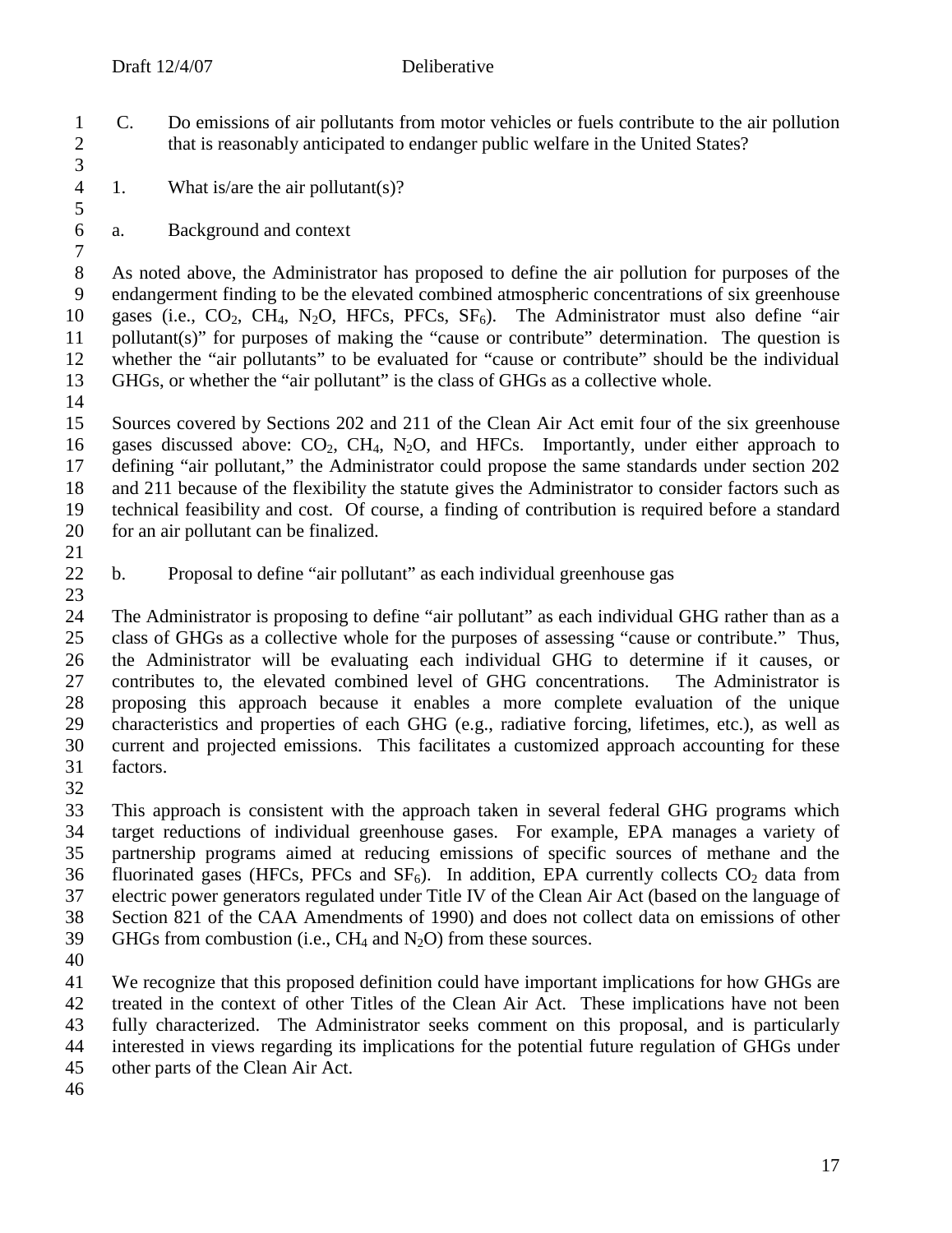| $\mathbf{1}$<br>$\overline{2}$                                       | Defining "air pollutants" collectively as a class of greenhouse gases<br>c.                                                                                                                                                                                                                                                                                                                                                                                                                                                                                                  |
|----------------------------------------------------------------------|------------------------------------------------------------------------------------------------------------------------------------------------------------------------------------------------------------------------------------------------------------------------------------------------------------------------------------------------------------------------------------------------------------------------------------------------------------------------------------------------------------------------------------------------------------------------------|
| 3<br>$\overline{4}$<br>5<br>6<br>$\tau$<br>$8\,$                     | The Administrator has also considered the possibility of defining "air pollutant" collectively as a<br>single class of greenhouse gases. Under this collective approach, the Administrator could define<br>the "air pollutant" as either the collective group of six greenhouse gases in the definition of air<br>pollution ( $CO_2$ , CH <sub>4</sub> , N <sub>2</sub> O, HFCs, PFCs, and $SF_6$ ), or the collective group of the four greenhouse<br>gases that are emitted from Section 202/211 sources (CO <sub>2</sub> , CH <sub>4</sub> , N <sub>2</sub> O, and HFCs). |
| 9<br>10<br>11<br>12<br>13<br>14<br>15                                | There are several federal and state climate programs, such as EPA's Climate Leaders program,<br>DOE's 1605b program, and California's Climate Action Registry, that encourage firms to report<br>(and reduce) emissions of all 6 greenhouse gases. In addition, the President's recent 2007<br>Executive Orders (13423 and 13432) and his 2002-2012 intensity goal both encompass the<br>collective emissions of all 6 greenhouse gases. A brief discussion of the emissions trends for all<br>greenhouse gases combined are presented in parts 2g and 3f of this section.   |
| 16<br>17<br>18                                                       | As above, the Administrator is seeking comment on how other programs under the CAA might<br>be affected by using this definition.                                                                                                                                                                                                                                                                                                                                                                                                                                            |
| 19<br>20                                                             | 2. Discussion of contribution of greenhouse gases from 202 source categories                                                                                                                                                                                                                                                                                                                                                                                                                                                                                                 |
| 21<br>22                                                             | Overview of Section 202 source categories<br>a.                                                                                                                                                                                                                                                                                                                                                                                                                                                                                                                              |
| 23<br>24<br>25<br>26<br>27<br>28                                     | The relevant mobile sources under section 202 (a)(1) of the Clean Air Act are "any class or<br>classes of new motor vehicles or new motor vehicle engines, " CAA $\S202(a)(1)$ . To support<br>the Administrator's assessment, EPA has analyzed historical greenhouse gas emissions data for<br>motor vehicles and motor vehicle engines in the United States from 1990 to 2005 (the most<br>recent year for which official EPA estimates are available).                                                                                                                    |
| 29<br>30<br>31                                                       | The motor vehicles and motor vehicle engines (hereinafter "Section 202 source categories")<br>addressed are:                                                                                                                                                                                                                                                                                                                                                                                                                                                                 |
| 32<br>33<br>34<br>35<br>36<br>37<br>38<br>39<br>40<br>41<br>42<br>43 | Passenger cars<br>Light-duty trucks<br>Motorcycles<br><b>Buses</b><br>Medium/heavy-duty trucks<br>Cooling $11$<br>The source of the emissions data is the Inventory of U.S. Greenhouse Gas Emissions and Sinks:<br>1990-2005 (USEPA #430-R-07-002) (hereinafter "U.S. Inventory"). See [ADD REFERENCES]<br>for a discussion on the correspondence between Section 202 source categories and IPCC source<br>categories.                                                                                                                                                       |

<sup>11</sup> Greenhouse gas emissions result from the use of HFCs in cooling systems designed for passenger comfort, as well as auxiliary systems for refrigeration.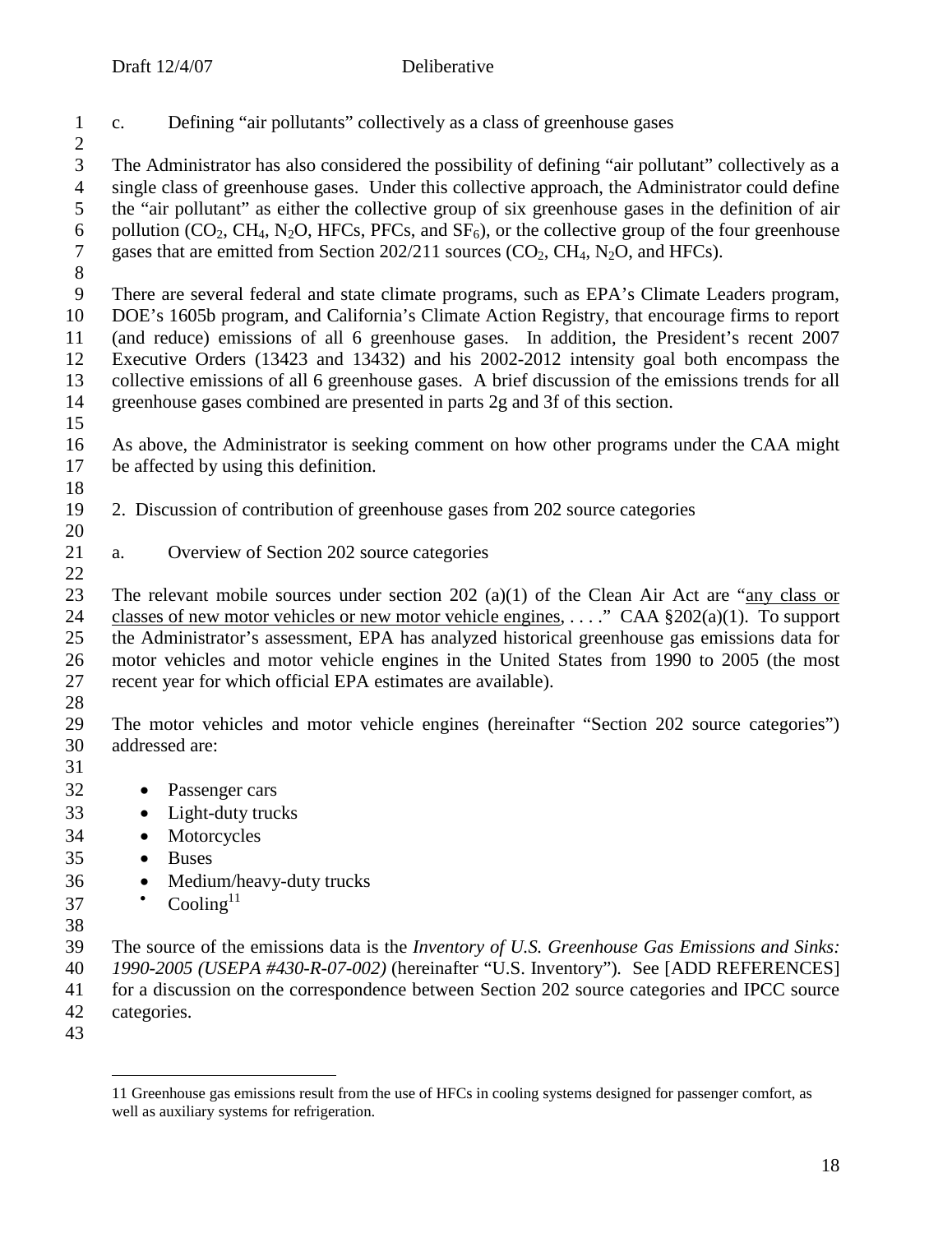1 There are many possible ways of assessing "cause and contribute" and no single approach has<br>2 been used in previous endangerment determinations under the CAA. To support an informed 2 been used in previous endangerment determinations under the CAA. To support an informed<br>3 assessment, we provide the following types of comparisons for emissions of each GHG from assessment, we provide the following types of comparisons for emissions of each GHG from

Section 202 source categories:

- As a share of total global aggregated emissions of the 6 greenhouse gases included in the definition of "air pollution";
- 8 As a share of total aggregated U.S. emissions of these greenhouse gases;
- As a share of aggregated U.S. greenhouse gas emissions for existing motor vehicles and engines;
- 11 As a share of global emissions of that individual greenhouse gas; and
- As a share of total U.S. emissions of that individual greenhouse gas, including comparisons to the magnitude of emissions of that gas from other non-transport related 14 source categories.

 As usual, for the "cause or contribute" evaluation, the Administrator is comparing and considering annual emissions data. Because the air pollution to which the contribution is being evaluated is the mix of six GHG concentrations, the logical starting point for any contribution analysis is a comparison of the emissions of the air pollutant from the Section 202 or 211 source category to the total, global emissions of the six GHGs. The Administrator recognizes that there are other comparisons, such as those listed above, that can be considered in the decision about whether emissions of the air pollutant causes or contributes to the elevated combined concentration of the six GHGs, and those assessments are provided within the discussions of the contributions from Section 202 and 211 source categories. The Administrator is considering all of this information, as well as various policy considerations discussed below, and proposes a decision based on the body of information before him. As discussed below, EPA invites comment on the weight that should be placed on the various information and policy considerations discussed below.

 An overview of the analysis is presented here, and a more detailed description along with data tables is contained in [ ADD REFERENCES ]. All annual emissions data are being considered on a  $CO<sub>2</sub>$  equivalent basis, which is a commonly accepted metric for comparing different GHGs, both in the U.S. annual GHG Inventory and with international GHG inventories from other 34 Parties to the UNFCCC.<sup>12</sup>

 EPA invites comment on these and other comparisons, as well as on the data used in the analysis. For example, comparing the contribution of the flow of emissions of a particular GHG from Section 202 or Section 211 source categories to the stock of that GHG concentration in the

- atmosphere could provide useful insights.
- 

 Emissions of different greenhouse gases are compared using global warming potentials (GWPs). The GWP of a greenhouse gas is defined as the ratio of the time-integrated radiative forcing from the instantaneous release of 1 kilogram (kg) of a trace substance relative to that of 1 kg of a reference gas (IPCC 2001). Direct radiative effects occur when the gas itself is a greenhouse gas. The reference gas used is CO2, and therefore GWP-weighted emissions are measured in teragrams of CO<sub>2</sub> equivalent (Tg CO<sub>2</sub> Eq.).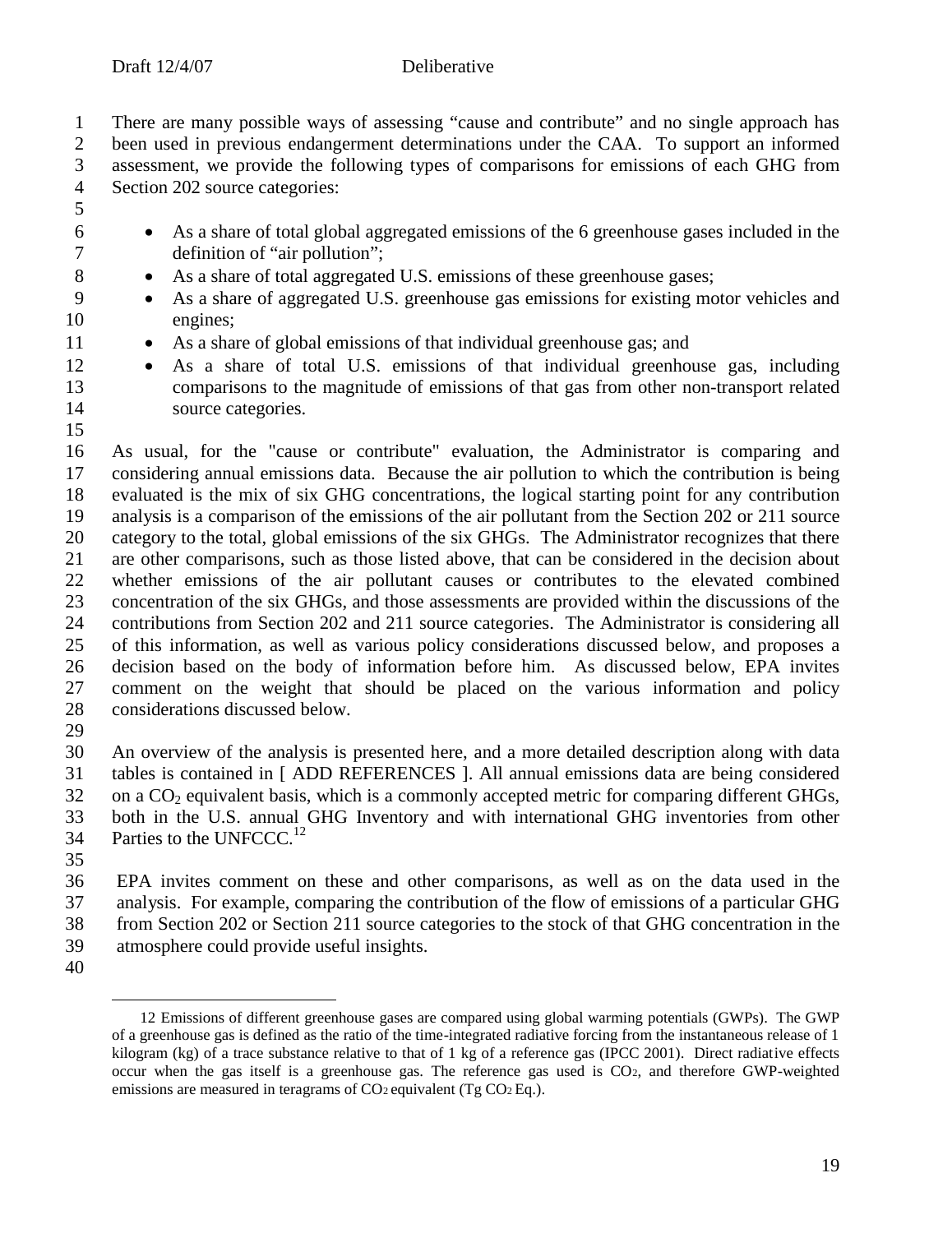- 1 b. Proposal regarding the contribution of carbon dioxide emissions from Section 202 source 2 categories to the elevated combined level of GHG concentrations
- 3

4 Carbon dioxide is emitted from motor vehicles and motor vehicle engines during the fossil fuel<br>5 combustion process. During combustion, the carbon stored in the fuels is oxidized and emitted 5 combustion process. During combustion, the carbon stored in the fuels is oxidized and emitted 6 as  $CO<sub>2</sub>$  and smaller amounts of other carbon compounds.<sup>13</sup>

7

8 The positive radiative forcing due to carbon dioxide since pre-industrial times is the largest<br>9 among the 6 GHGs which constitute the "air pollution." Carbon dioxide is indisputably the among the 6 GHGs which constitute the "air pollution." Carbon dioxide is indisputably the 10 most significant GHG emitted by the transportation sector. Carbon dioxide is the dominant 11 greenhouse gas emitted from motor vehicles and motor vehicle engines (94 percent of total U.S. 12 Section 202 source category GHG emissions in 2005). Carbon dioxide emissions from these<br>13 source categories grew by 34 percent between 1990 and 2005, largely due to increased  $CO<sub>2</sub>$ source categories grew by 34 percent between 1990 and 2005, largely due to increased  $CO<sub>2</sub>$ 14 emissions from light-duty trucks (75 percent since 1990) and medium/heavy-duty trucks (70 percent). percent).

16

17 Globally, in 2000,  $CO<sub>2</sub>$  from motor vehicles and engines in the U.S. contributed more to global 18 aggregate greenhouse gas emissions (4.3 percent) than total national emissions of most 19 individual countries, with the exception of the People's Republic of China and the Russian 20 Federation.<sup>14</sup> This information alone could support a positive contribution proposal. However, 21 the Administrator also looked at additional information.

22

23 In 1990, Section 202 source categories emitted just under 23 percent of total U.S.  $CO<sub>2</sub>$  emissions, 24 behind the electricity generation sector (36 percent) and ahead of the industrial sector (19<br>25 percent). By 2005, Section 202 source categories collectively were again the second largest 25 percent). By 2005, Section 202 source categories collectively were again the second largest 26 sector, growing to 26 percent of total U.S.  $CO_2$  emissions. Section 202  $CO_2$  emissions are a<br>27 significantly larger share of global transportation greenhouse gas emissions (29 percent) than the 27 significantly larger share of global transportation greenhouse gas emissions (29 percent) than the 28 corresponding share of all U.S.  $CO_2$  emissions to the global total (18 percent), reflecting the comparatively larger size of the transport sector in the U.S. compared to the global average. 29 comparatively larger size of the transport sector in the U.S. compared to the global average.

30

31 Based on these data, the Administrator proposes to find that, for purposes of section 202, carbon 32 dioxide emissions from Section 202 source categories contribute to the elevated combined level 33 of GHG concentrations.

34

35 c. Proposal regarding the contribution of methane emissions from Section 202 source 36 categories to the elevated combined level of GHG concentrations 37

38 Methane emissions from motor vehicles are a function of the CH<sup>4</sup> content of the motor fuel, the 39 amount of hydrocarbons passing uncombusted through the engine, and any post-combustion 40 control of hydrocarbon emissions (such as catalytic converters).

41

<sup>&</sup>lt;sup>13</sup> Detailed carbon dioxide emissions data from Section 202 source categories are presented in Tables [ADD REFERENCES].

<sup>&</sup>lt;sup>14</sup> United Nations Framework Convention on Climate Change (UNFCCC). Greenhouse Gas Inventory Data (http://unfccc.int/ghg\_emissions\_data/ghg\_data\_from\_unfccc/items/4146.php).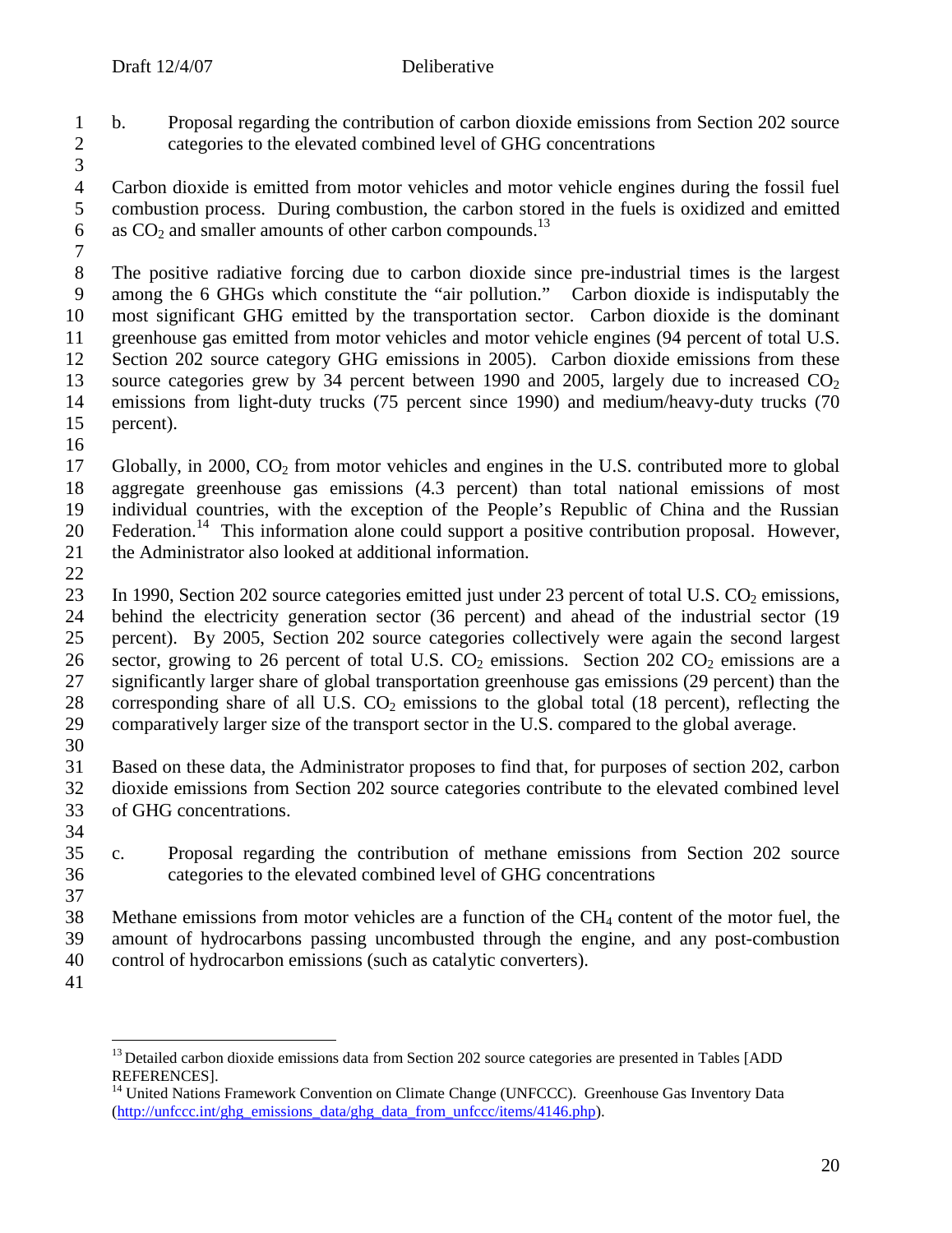As noted above, the Administrator reviewed first the share of emissions of methane from Section 2 202 source categories compared to total global GHG emissions. Methane emissions from<br>3 Section 202 source categories were 0.01 percent of total global greenhouse gas emissions in Section 202 source categories were 0.01 percent of total global greenhouse gas emissions in 4 2000. When compared to the smaller subsets of global transportation emissions, and global methane emissions, Section 202 source category CH<sub>4</sub> emissions were 0.06 and 0.05 percent methane emissions, Section 202 source category  $CH_4$  emissions were 0.06 and 0.05 percent respectively in 2000.

 Compared to U.S. emissions, methane emissions from Section 202 source categories were 0.12 percent of total GHG emissions from motor vehicles and motor vehicle engines in 2005. Methane emissions from these source categories decreased by 53 percent between 1990 and 11 2005, largely due to decreased  $CH_4$  emissions from passenger cars (59 percent) and light-duty 12 trucks (43 percent). In 2005, CH<sub>4</sub> emissions from these source categories equaled 0.37 percent 13 of total U.S. CH<sub>4</sub> emissions and 0.04 percent of total U.S. GHG emissions. of total U.S. CH<sub>4</sub> emissions and 0.04 percent of total U.S. GHG emissions.

 Based on this information, the Administrator is proposing two findings in the alternative. First, the Administrator proposes to find that, for purposes of Section 202, methane emissions from Section 202 source categories do contribute to the elevated combined level of GHG concentrations. Alternatively, the Administrator proposes to find that they do not. As discussed below, information and policy considerations could support a final determination on either 20 option, and thus, the Administrator is soliciting comment on both possible final determinations.<sup>15</sup>

 In proposing a finding of non-contribution, the Administrator recognizes that Section 202 source category emissions of methane were very small percentages of the total global GHG emissions, as well as all of the other comparisons (e.g., U.S. methane emissions and U.S. GHG emissions). Section 202 methane emissions were the smallest of any of the four greenhouse gases and lower than any amount that has been found to contribute in other rulemakings. In the past, the smallest level or amount of emissions that the Administrator determined "contributed" to the air pollution at issue was just less than 1 percent [67 Fed. Reg. 68,242 (2002)]. Moreover, Section 202 source category emissions of CH4 are on the decrease, having decreased by 53 percent between 1990 and 2005.

 In proposing a finding of contribution, the Administrator notes several other factors. First, given the global nature of air pollution being addressed in this rulemaking, one might expect that percentage contribution of specific gases and sectors would be much smaller than for previous rulemakings when the nature of the air pollution was national, regional or local. On an absolute basis, for example, a small U.S. source on a global scale may have emissions at the same level as one of the largest sources in a single small to medium size country, and given the size of the denominator, even sectors with significant emissions could be very small in percentage terms.

40 The Administrator notes that the EPA promotes the reduction of methane and other non- $CO<sub>2</sub>$  GHG emissions, as manifested in its domestic methane partnership programs and the international Methane to Markets Partnership, which was launched in 2004. The Administrator requests comment on how these and other efforts to encourage the voluntary reductions in even

<sup>15</sup> Detailed methane emissions data for Section 202 source categories are presented in Tables [ADD [REFERENCES\]](http://unfccc.int/ghg_emissions_data/ghg_data_from_unfccc/items/4146.php)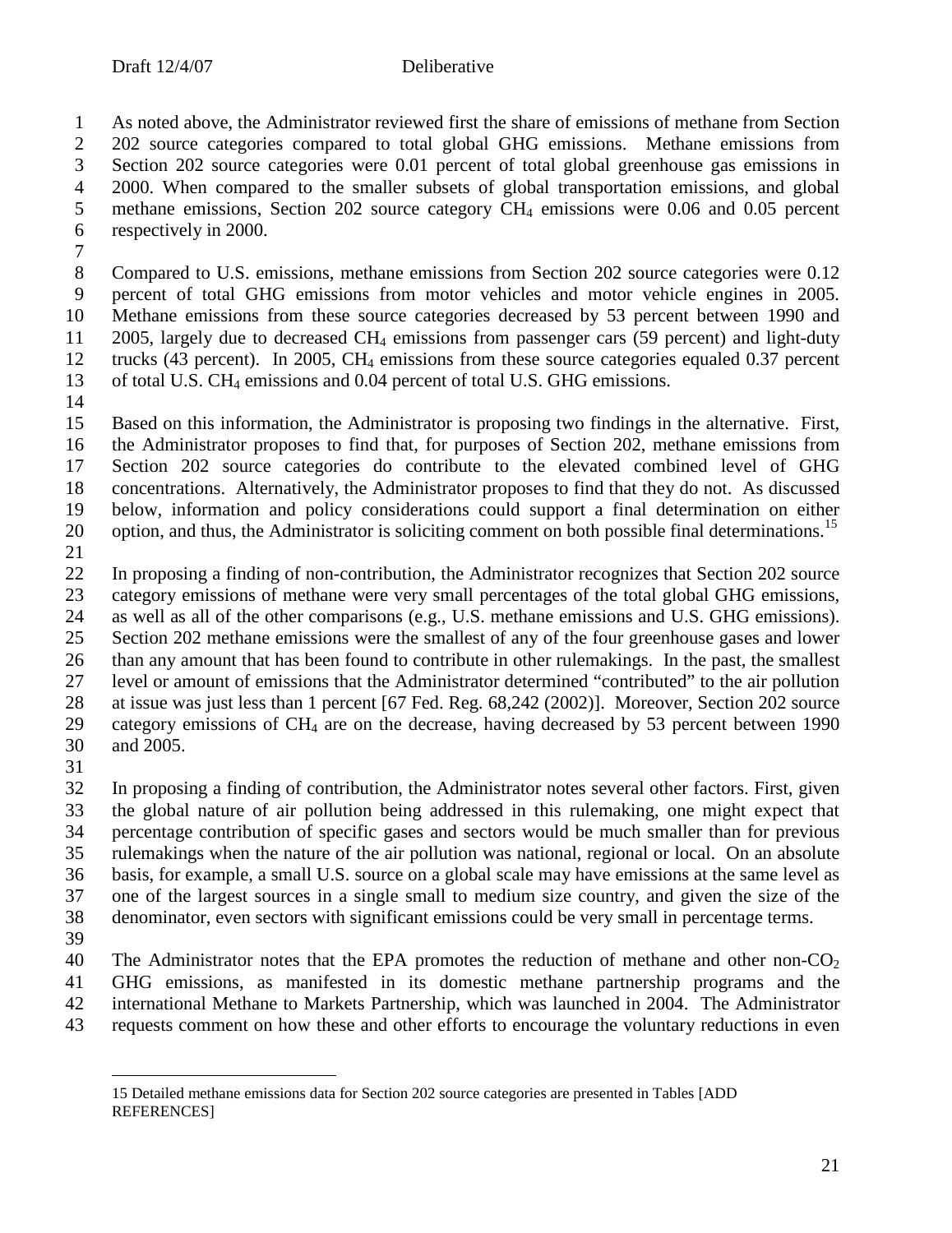1 small amounts of GHG emissions are relevant to decisions about what level of "contribution"<br>2 merits mandatory regulations. merits mandatory regulations.

3

4 d. Proposal regarding the contribution of nitrous oxide emissions from Section 202 source<br>5 categories to the elevated combined level of GHG concentrations 5 categories to the elevated combined level of GHG concentrations

6 7 Nitrous oxide (N<sub>2</sub>O) is a product of the reaction that occurs between nitrogen and oxygen during<br>8 fuel combustion. Nitrous oxide (and nitrogen oxide (NO<sub>x</sub>)) emissions from motor vehicles and 8 fuel combustion. Nitrous oxide (and nitrogen oxide  $(NO_X)$ ) emissions from motor vehicles and<br>9 motor vehicle engines are closely related to fuel characteristics, air-fuel mixes, combustion motor vehicle engines are closely related to fuel characteristics, air-fuel mixes, combustion 10 temperatures, and the use of pollution control equipment. For example, some types of catalytic 11 converters installed to reduce motor vehicle  $NO<sub>X</sub>$ , CO, and hydrocarbon emissions can promote 12 the formation of  $N_2O$ .

13

14 Starting with global, total GHG emissions, nitrous oxide emissions from Section 202 source 15 categories were 0.15 percent in 2000. Also in 2000, they accounted for 1.5 percent of global 16 N2O emissions and just less than1 percent of global transportation emissions.

17

 Looking at U.S. GHG emissions, nitrous oxide emissions from Section 202 source categories accounted for 2.0 percent of total GHG emissions from motor vehicles and motor vehicle engines in 2005. Nitrous oxide emissions from these source categories decreased by 16 percent between 1990 and 2005, largely due to decreased emissions from passenger cars (50 percent) and 22 light-duty trucks (46 percent). In 2005, N<sub>2</sub>O emissions from these source categories equaled 7.2 percent of total U.S. N<sub>2</sub>O emissions. percent of total U.S.  $N_2O$  emissions.

 $\frac{24}{25}$ 

Based on this information, the Administrator is proposing two findings in the alternative. First, the Administrator proposes to find that, for purposes of Section 202, nitrous oxide emissions from Section 202 source categories do contribute to the elevated combined level of GHG concentrations. Alternatively, the Administrator proposes to find that they do not. As discussed below, information and policy considerations could support a final determination on either 30 option, and thus, the Administrator is soliciting comment on both possible final determinations.<sup>16</sup>

31

32 In proposing a finding of non-contribution, the Administrator recognizes that the Section 202 33 source categories  $N_2O$  emissions in 2000 were only 0.15 percent of total global greenhouse gas 34 emissions in 2000, and less than 1 percent of global transportation emissions. In the past, the 35 smallest level or amount of emissions that the Administrator determined "contributed" to the air 36 pollution at issue was just under one percent. [67 Fed. Reg. 68,242 (2002)]. Moreover, Section 37 202 source category emissions of  $N_2O$  are on the decrease, having decreased by 16 percent from 38 1990 to 2005. Earlier generation control technologies initially resulted in higher  $N_2O$  emissions, 39 causing a 24 percent increase in N2O emissions from motor vehicles between 1990 and 1995. 40 Improvements in later-generation emission control technologies have reduced  $N_2O$  output, 41 resulting in a 32 percent decrease in  $N_2O$  emissions from 1995 to 2005.

42

43 In proposing a finding of contribution, the Administrator notes that although Section 202 44 emissions of N<sub>2</sub>O were small on a global basis, they were 7.2 percent of total U.S. N<sub>2</sub>O 45 emissions in 2005, and 1.5 percent of global N<sub>2</sub>O emissions in 2000. In fact, Section 202 source

<sup>&</sup>lt;sup>16</sup> Detailed nitrous oxide emissions data for Section 202 source categories are presented in [ADD REFERENCES].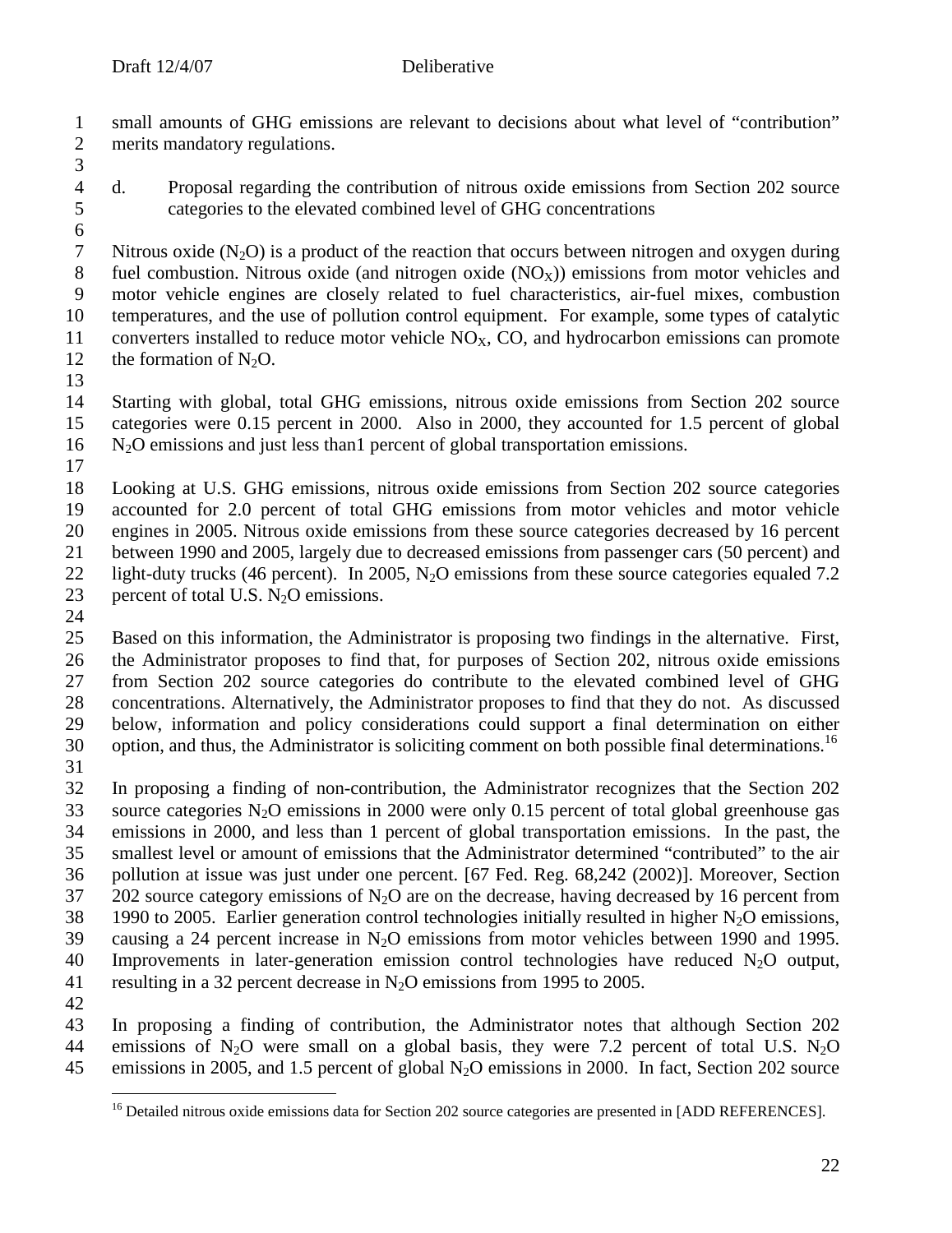categories were the second largest U.S source of nitrous oxide, behind only agricultural soil 2 management (which represented 78 percent of total  $N_2O$  emissions in 2005). In addition, as<br>3 mentioned in the previous discussion of methane, given the vast number of sources and sectors mentioned in the previous discussion of methane, given the vast number of sources and sectors 4 that emit greenhouse gases around the world, even sources which represent a small percentage of U.S. or global emissions can have large absolute emissions. Finally, past experience has shown U.S. or global emissions can have large absolute emissions. Finally, past experience has shown that small nitrous oxide sources can contribute substantial emissions reductions. For example, 7 the N<sub>2</sub>O emissions from adipic acid production is smaller than that of Section 202 sources, and<br>8 this sector reduced its emission by over 60 percent from 1990 to 2005 as a result of voluntary this sector reduced its emission by over 60 percent from 1990 to 2005 as a result of voluntary 9 adoption of  $N_2O$  abatement technology by the three major U.S. adipic acid plants (U.S. GHG Inventory, 2007, p.2-16).

- 
- 

 e. Proposal regarding the contribution of HFC emissions from Section 202 source categories to the elevated combined level of GHG concentrations

- Hydrofluorocarbons (a term which encompasses a group of eleven related compounds) are progressively replacing CFCs and HCFCs in Section 202 cooling and refrigeration systems as 17 they are being phased out under the Montreal Protocol and Title VI of the Clean Air Act.<sup>17</sup> For example, HFC-134a has become a replacement for CFC-12 in mobile air conditioning systems. A number of HFC blends, containing multiple compounds, have also been introduced. The emissions pathway can be complex, with HFCs being emitted to the atmosphere during charging of cooling and refrigeration systems, during operation, and during decommissioning/disposal.
- 

 In 2000, hydrofluorocarbons from Section 202 source categories were 0.15 percent of total 24 global greenhouse gas emissions. When compared to the smaller subset of global transportation<br>25 emissions, Section 202 source category HFC emissions were slightly over 1 percent in 2000. emissions, Section 202 source category HFC emissions were slightly over 1 percent in 2000. Turning to U.S. emissions, Section 202 source categories accounted for 4.0 percent of total GHG emissions from motor vehicles and motor vehicle engines in 2005. Hydrofluorocarbons were not 28 used in motor vehicles in 1990, but by 2005 emissions had increased to 67 Tg CO<sub>2</sub>e. In 2005, <br>29 HFC emissions from these source categories equaled 48 percent of total U.S. HFC emissions, HFC emissions from these source categories equaled 48 percent of total U.S. HFC emissions, making it the single largest source category, and 19 percent of global HFC emissions.

 Based on this information, the Administrator is proposing two findings in the alternative. First, the Administrator proposes to find that, for purposes of section 202, HFC emissions from Section 202 source categories do contribute to the elevated combined level of GHG concentrations. Alternatively, the Administrator proposes to find that they do not. As discussed below, information and policy considerations could support a final determination on either option, and thus, the Administrator is soliciting comment on both possible final determinations.<sup>18</sup>

 In proposing a finding of non-contribution, the Administrator recognizes that, in 2000, HFC emissions from Section 202 source categories accounted for 0.15 percent of total global GHG

41 emissions in 2000.<sup>19</sup> This percentage is much smaller than the contribution of the  $\overline{CO}_2$  emissions

<sup>&</sup>lt;sup>17</sup> 2006 IPCC Guidelines, Volume 3, Chapter 7. Page 43.

<sup>&</sup>lt;sup>18</sup> Detailed HFC emissions data for Section 202 source categories are presented in Tables [ADD REFERENCES].

<sup>&</sup>lt;sup>19</sup> Estimates of HFC emissions included in Tables [ADD REFERENCES] include a small share of emissions resulting from sources not included under Section 202 (e.g., nonroad and agricultural vehicles). As the majority of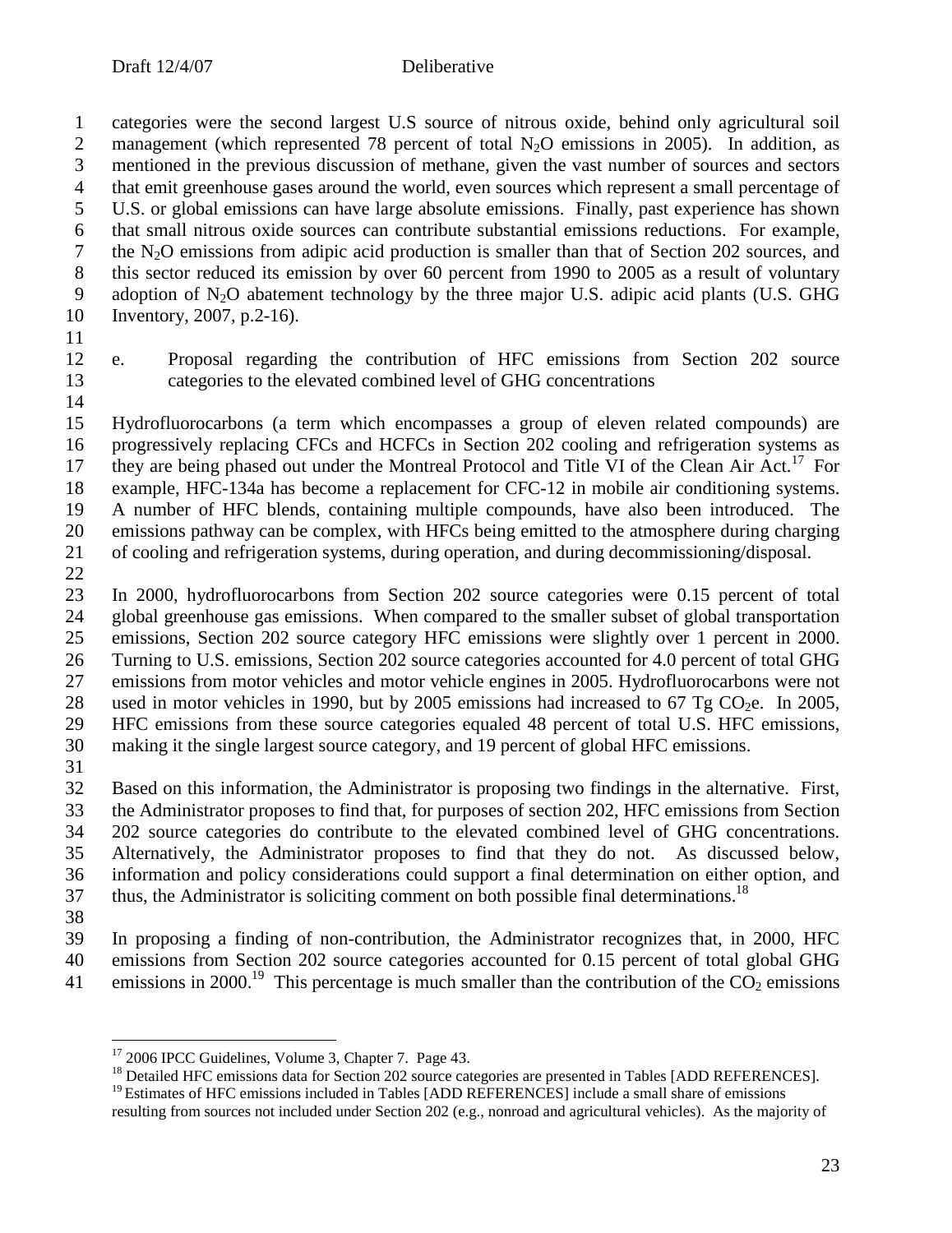of Section 202 source categories. In the past, the smallest level or amount of emissions that the 2 Administrator determined "contributed" to the air pollution at issue was just less than 1 percent.<br>3 [67 Fed. Reg. 68.242 (2002)]. Even when compared to the smaller subset of global  $[67 \text{ Fed.}$  Reg.  $[68,242 \ (2002)]$ . Even when compared to the smaller subset of global transportation emissions, Section 202 source category HFC emissions are just over 1 percent.

 In co-proposing a finding of contribution, the Administrator again recognizes that when looking at a global air pollution problem, a smaller percentage from a U.S. source category may be considered to "contribute" than if the Administrator were assessing air pollution of national, regional or local concern. In addition, the Administrator notes that Section 202 HFC emissions are the largest source of HFC emissions in the United States, that these emissions increased by 250% from 1995 to 2005, and that they are also the largest source of emissions of HFCs, PFCs or SF<sub>6</sub>. Thus, a decision not to set standards for HFCs under Section 202 could be viewed as precedential with respect to the likelihood of future regulatory actions for any of these three precedential with respect to the likelihood of future regulatory actions for any of these three gases.

 The Administrator recognizes that the U.S. has a long history of encouraging HFC emission reductions. The program to reduce emissions of HFC-23 associated with HCFC-22 production, for example, has been very successful and this is a much smaller emission source than Section 202 sources. The Administrator requests comment on how these and other efforts to encourage the voluntary reductions in even small amounts of GHG emissions are relevant to decisions about what level of "contribution" merits mandatory regulations.

23 f. PFC and  $SF<sub>6</sub>$  emissions are not emitted by Section 202 source categories

 $\frac{24}{25}$ Perfluorocarbons (PFCs) and sulfur hexafluoride ( $SF<sub>6</sub>$ ) are not emitted from motor vehicles or motor vehicle engines in the United States. 

 g. Information regarding total GHG emissions from Section 202 source categories 

 As discussed above, the Administrator is proposing to define "air pollutant(s)" for purposes of making the Sections 202/211 contribution findings as the individual GHGs emitted by the section 202 and 211 source categories. Nonetheless, the Administrator is seeking comment on whether, instead, to make the contribution finding as to the collective whole of these emissions. Thus, the discussion in this section summarizes information in [ADD REFERENCES] on 35 emissions of total greenhouse gases  $(CO_2, CH_4, N_2O, and HFCs)$  from Section 202 source 36 categories.<sup>20</sup> The Administrator notes that if he were to define the "air pollutant" as the collective group of four to six greenhouse gases, he would likely find contribution on the basis 38 that he is already proposing that  $CO<sub>2</sub>$  alone contributes. Additionally, given that total greenhouse gas emissions from Section 202 source categories are almost 5 percent of total global GHG emissions, adopting this definition of "air pollutant" would make it unnecessary to assess the individual GHG emissions levels less than that amount.

air conditioning and cooling systems are related to road transport, the effect of this overestimate is expected to be negligible. See US Inventory [\(www.epa.gov/climatechange/emissions](www.epa.gov/climatechange/emissions)), Chapter 4.

<sup>&</sup>lt;sup>20</sup> Detailed combined greenhouse gas emissions data for Section 202 source categories are presented in Tables [ADD REFERENCES]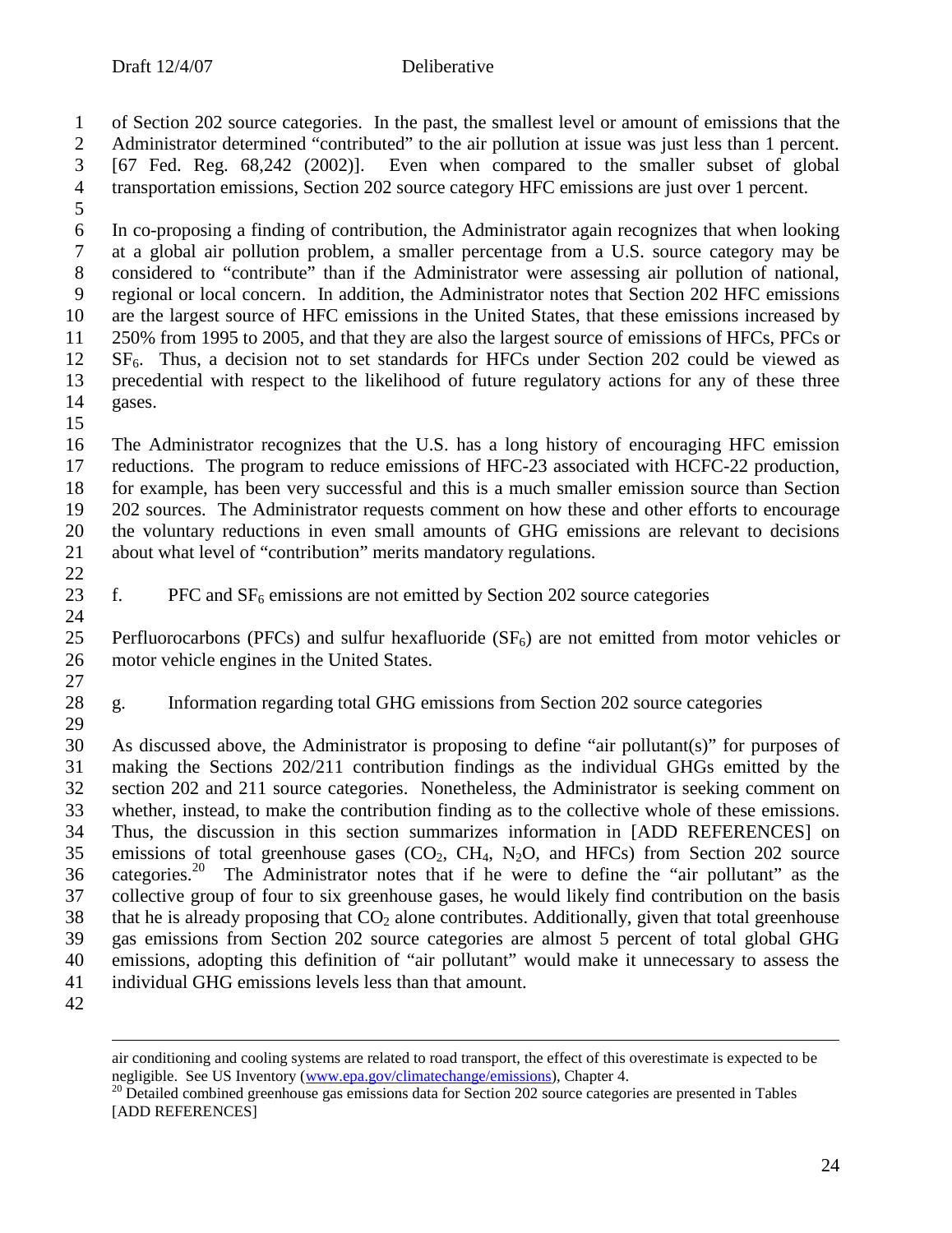1 Between 1990 and 2005, *total* greenhouse gas emissions (measured in CO<sub>2</sub> equivalents) from 2 passenger cars decreased 1.6 percent, while emissions from light-duty trucks increased 72 percent, largely due to the increased use of sport-utility vehicles and other light-duty trucks. In percent, largely due to the increased use of sport-utility vehicles and other light-duty trucks. In 2005, the  $CO_2$  made up the largest share of emissions (94 percent), followed by HFCs (4.0<br>5 percent), N<sub>2</sub>O (2.0 percent) and CH<sub>4</sub> (0.12 percent). Since 1990, the share of HFCs has percent), N<sub>2</sub>O (2.0 percent) and CH<sub>4</sub> (0.12 percent). Since 1990, the share of HFCs has increased (from zero in 1990), whereas the share of the other gases has correspondingly decreased. Methane and N2O emissions have decreased in absolute terms since 1990.

 In 2005 Section 202 source categories collectively were the second largest sector with 23 percent of total U.S. emissions behind the electricity generating sector. Section 202 greenhouse gas emissions are a 31 percent share of global transport greenhouse gas emissions and 4.6 percent of 12 total global emissions in 2000. The global transport sector was 15 percent of all global emissions in 2000. in 2000.

- 
- 
- h. Request for comment on contribution proposals

 The Administrator is seeking comment on all of the above proposals regarding the contribution of carbon dioxide, methane, nitrous oxide, and HFC emissions from Section 202 source categories to the "air pollution". Specifically, the Administrator is interested in comments regarding the data and comparisons underlying the analysis contained in Annex A to the Technical Support Document. The Administrator also welcomes comment on prior precedents for assessing contributions, as well as the precedential impact of today's contribution findings for other potential sources of these and other greenhouse gases. We also welcome comment on the 24 relationship of these proposals to existing U.S. climate change emissions reduction programs and<br>25 the magnitude of reductions sought under these programs. the magnitude of reductions sought under these programs.

27 The Administrator is proposing standards for emissions of the non- $CO<sub>2</sub>$  GHGs from section 202 source categories, conditioned on a final decision that emissions of one or more of these GHGs from Section 202 source categories do contribute to the relevant air pollution.

- 3. Discussion of contribution from 211 source categories
- a. Overview of Section 211 source categories

 Section 211 (c)(1) of the Clean Air Act, in relevant part, states that "The Administrator may . . . by regulation, control or prohibit the manufacture, introduction into commerce, offering for sale, or sale of any fuel or fuel additive for use in a motor vehicle, motor vehicle engine, or nonroad engine or nonroad vehicle (A) if in the judgment of the Administrator any emission product of such fuel or fuel additive causes, or contributes, to air pollution which may reasonably be 40 anticipated to endanger the public health or welfare, ..." Thus, Section 211 regulates a larger set of sources than Section 202. It also requires that the contribution finding be made for the "emissions product of such fuel or fuel additive."

 As with the Section 202 analysis, EPA has analyzed historical greenhouse gas emissions resulting from fuels and fuel additives used in motor vehicles, motor vehicle engines, nonroad engines and nonroad vehicles in the United States from 1990 to 2005. The source categories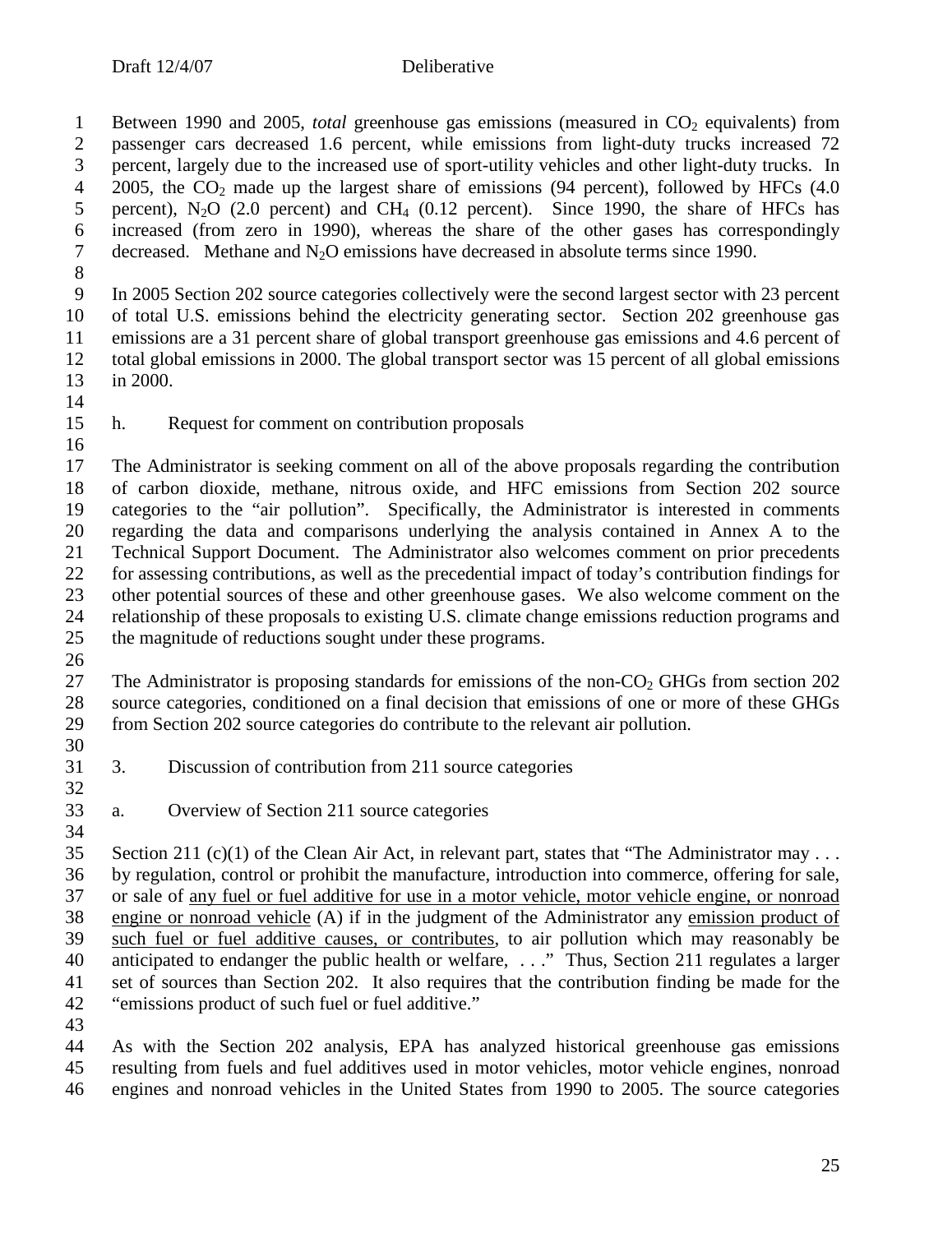which use the fuel or fuel additives under Section 211 include the Section 202 source categories,

2 with a few differences. HFC emissions are excluded in Section 211, because they are not an emission product of a fuel or fuel additive. Additional source categories in Section 211 are: emission product of a fuel or fuel additive. Additional source categories in Section 211 are:

- $\frac{4}{5}$
- Boats and ships (domestic)
- Locomotives, transit rail
- 7 Agricultural equipment (i.e., mobile farm equipment)
- Construction equipment (i.e., mobile construction equipment)
- 9 Other equipment (i.e., other mobile equipment not included elsewhere)
- 

 As with data provided earlier for Section 202 source categories, the source of the emissions data is the *Inventory of U.S. Greenhouse Gas Emissions and Sinks: 1990-2005 (USEPA #430-R-07- 002).* An overview of the analysis is presented here, and a more detailed description along with data tables is contained in [ADD REFERENCES]. All the emissions data are presented in carbon dioxide equivalents. EPA provides data to make the same comparisons as were described for the Section 202 source categories, and as for Section 202 source categories, solicits comment on the relevant comparisons, additional comparisons, and the data used for the comparisons.

 b. Proposal regarding the contribution of carbon dioxide emissions from Section 211 source categories to the elevated combined level of GHG concentrations

22 Section 211 source category  $CO<sub>2</sub>$  emissions were 5.1 percent of total global emissions in 2000. 23 Section 211 source category  $CO<sub>2</sub>$  emissions are a significantly larger share of global transportation greenhouse gas emissions (34 percent) than the corresponding share of all U.S. transportation greenhouse gas emissions (34 percent) than the corresponding share of all U.S. CO<sub>2</sub> emissions to the global total (18 percent), reflecting the relative size of the transport sector in the United States compared to the global average.

 $\frac{27}{28}$ 

In 1990, Section 211 source categories emitted just over 27 percent of total U.S.  $CO<sub>2</sub>$  emissions, behind the electricity generation sector (36 percent) and ahead of the industrial sector (19 percent). By 2005, Section 211 source categories collectively remained the second largest sector 31 with 31 percent of total U.S.  $CO<sub>2</sub>$  emissions.

 The Administrator proposes to find that, for purposes of Section 211, carbon dioxide emissions from fuels and fuel additives used in Section 211 source categories contribute to the elevated 35 combined level of GHG concentrations.<sup>21</sup> Carbon dioxide emissions from Section 211 source categories are larger than that for Section 202 source categories because they reflect emissions from Section 202 source categories as well as additional nonroad sources. Thus, if the level of CO<sub>2</sub> emissions from section 202 source categories is a basis for proposing to find a contribution finding, the level of emissions from Section 211 source categories must be as well.

- 
- c. Proposal regarding the contribution of methane emissions from Section 211 source categories to the elevated combined level of GHG concentrations
- 

<sup>21</sup> Detailed carbon dioxide emissions data from Section 211 source categories are presented in Tables [ADD REFERENCES].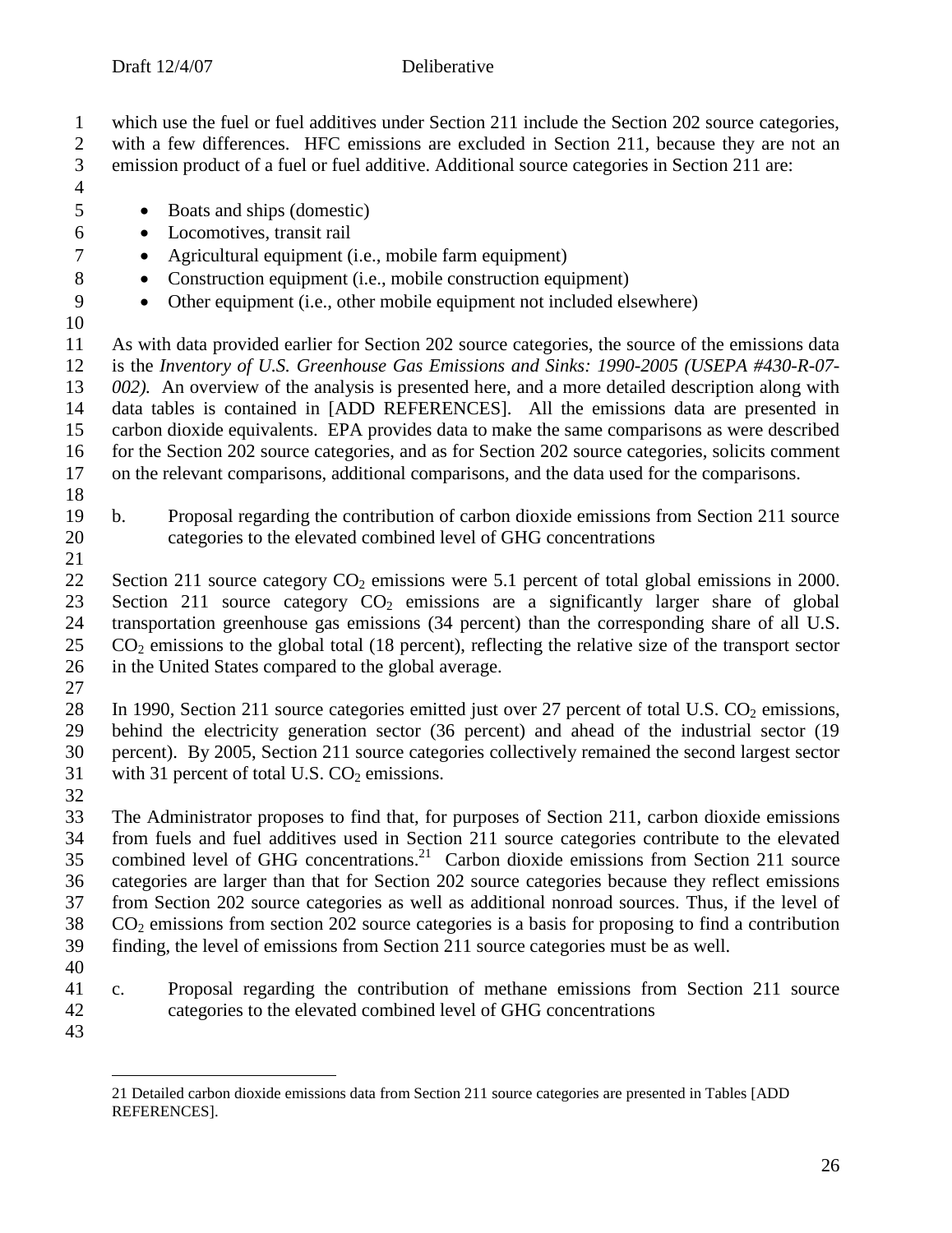Methane is emitted from Section 211 source categories via the same processes described for Section 202 source categories.

4 Again, looking at the global emissions, methane emissions from Section 211 source categories<br>5 were 0.01 percent of global, total GHG emissions in 2000. They accounted for 0.06 percent of were 0.01 percent of global, total GHG emissions in 2000. They accounted for 0.06 percent of global CH4 emissions and 0.07 percent of global transportation emissions in 2000.

 Section 211 methane emissions were 0.13 percent of total GHG emissions from motor vehicles and motor vehicle engines in 2005. Methane emissions from these source categories decreased by 46 percent between 1990 and 2005, largely due to decreased CH4 emissions from passenger 11 cars (59 percent) and light-duty trucks (43 percent). In 2005, CH<sub>4</sub> emissions from these source 12 categories equaled 0.46 percent of total U.S. CH<sub>4</sub> emissions.

14 At this time, the Administrator is proposing two findings in the alternative. First, the 15 Administrator proposes to find that, for purposes of Section 211, methane emissions from Administrator proposes to find that, for purposes of Section 211, methane emissions from Section 211 source categories do contribute to the elevated combined level of GHG concentrations. Alternatively, the Administrator proposes to find that they do not. As discussed above, information and policy considerations could support a final determination on either 19 option, and thus, the Administrator is soliciting comment on both possible final determinations.<sup>22</sup> The rationale supporting each proposal is described in the discussion of the methane emissions from Section 202 sources. There are modest differences in the percentages of emissions associated with different comparisons; the data specific to Section 211 methane emissions are summarized in [ADD REFERENCES].

 $\frac{24}{25}$  d. Request for comment on the contribution of nitrous oxide emissions from Section 211 source categories to the elevated combined level of GHG concentrations 

28 Nitrous oxide  $(N_2O)$  is emitted from Section 211 source categories through the same processes<br>29 described for Section 202 source categories. described for Section 202 source categories.

 Nitrous oxide emissions from Section 211 source categories were 0.15 percent of total, global GHG emissions in 2000. Compared to the smaller subsets of global transportation emissions and 33 global nitrous oxide emissions, Section 211 source category  $N_2O$  emissions were just over 1 percent and 1.5 percent respectively in 2000.

36 When looking at U.S. emissions,  $N_2O$  emissions from Section 211 source categories accounted for 1.9 percent of total GHG emissions from motor vehicles and motor vehicle engines in 2005. Nitrous oxide emissions from these source categories decreased by 14 percent between 1990 and 39 2005, largely due to decreased  $N_2O$  emissions from passenger cars (33 percent). In 2005,  $N_2O$ 40 emissions from these source categories equaled 7.7 percent of total U.S.  $N_2O$  emissions.

 Based on this information, at this time, the Administrator is proposing two findings in the alternative. First, the Administrator proposes to find that, for purposes of Section 211, nitrous oxide emissions from Section 211 source categories do contribute to the elevated combined level

<sup>22</sup> Detailed methane emissions data for Section 211 source categories are presented in Tables [ADD REFERENCES].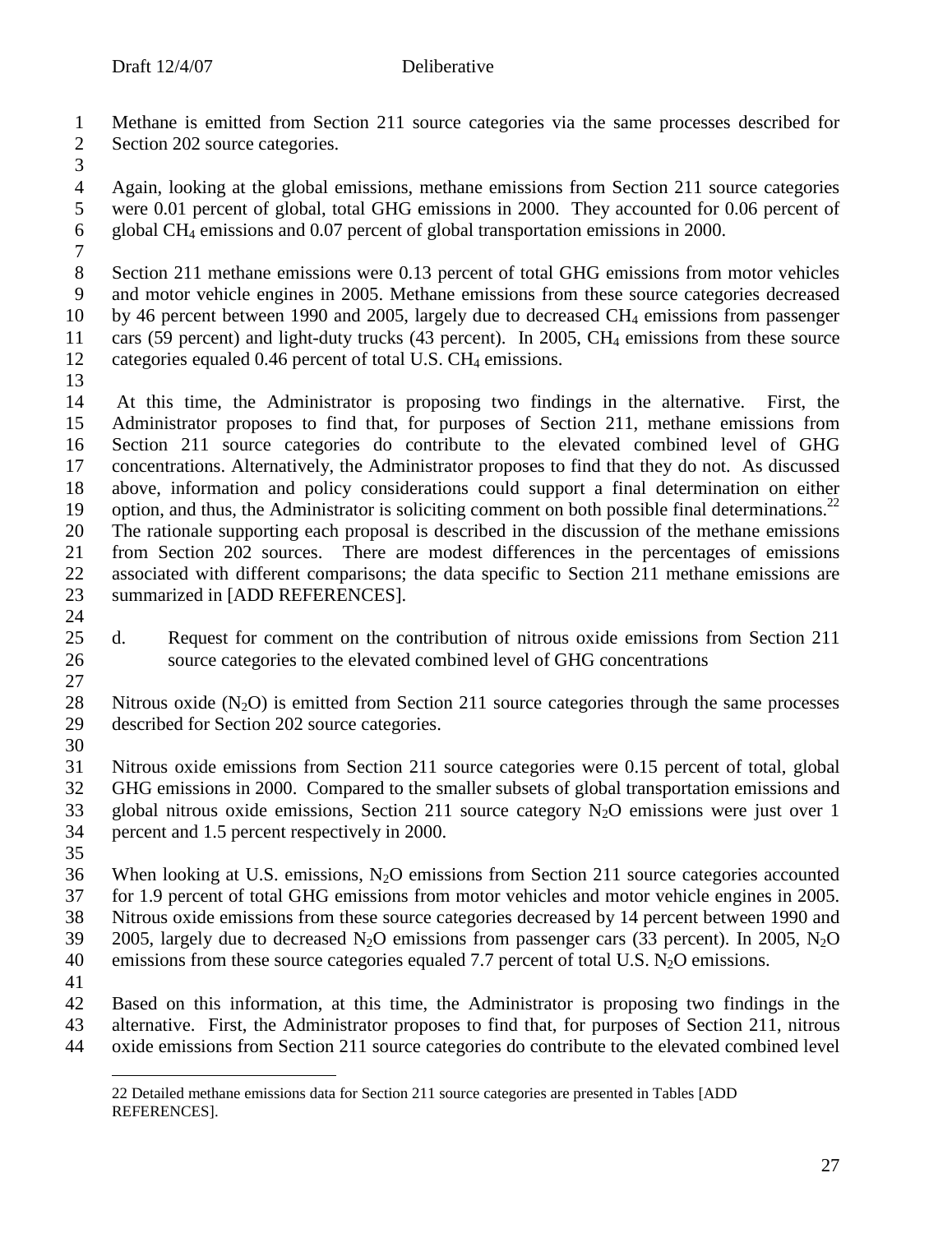of GHG concentrations. Alternatively, the Administrator proposes to find that they do not. As 2 discussed above, information and policy considerations could support a final determination on either option, and thus, the Administrator is soliciting comment on both possible final either option, and thus, the Administrator is soliciting comment on both possible final determinations.<sup>23</sup> The rationale supporting each proposal is as described in the discussion of the methane emissions from Section 202 sources. There are modest differences in the percentages of methane emissions from Section 202 sources. There are modest differences in the percentages of emissions associated with different comparisons; the data specific to Section 211 nitrous oxide emissions are summarized in Tables A.29–A.31 of [ADD REFERENCES].

9 e. HFCs, PFC and  $SF<sub>6</sub>$  emissions

 Hydrofluorocarbons are not an emission product of a fuel or fuel additive. Thus, unlike section 202 source categories, Section 211 source categories do not emit any HFCs. Perfluorocarbons 13 (PFCs) and sulfur hexafluoride  $(SF_6)$  also are not emitted from Section 211 source categories.

f. Information regarding total GHG emissions from Section 211 source categories

 As discussed above, the Administrator is proposing to define "air pollutant(s)" for purposes of making the sections 202/211 contribution findings as the individual GHGs emitted by the Section 202 and 211 source categories. Nonetheless, the Administrator is seeking comment on whether, instead, to make the contribution finding as to the emissions of these four substances collectively. Thus, the following discussion summarizes information in [ADD REFERENCES] 22 on emissions of total greenhouse gases  $(CO_2, CH_4, N_2O, and HFCs)$  from Section 211 source<br>23 categories.<sup>24</sup> The Administrator notes that if he were to define the "air pollutant" as the categories.<sup>24</sup> The Administrator notes that if he were to define the "air pollutant" as the collective group of four to six greenhouse gases, he would likely find contribution on the basis 25 that he is already proposing that  $CO<sub>2</sub>$  alone contributes. Additionally, given that total greenhouse gas emissions from Section 202 source categories are almost 5 percent of total global GHG emissions, adopting this definition of "air pollutant" would make it unnecessary to assess the individual GHG emissions levels less than that amount.

 Due to the large share of emissions from passenger cars, light-duty trucks, and medium/heavy- duty trucks in 2005, the overall emissions and trends from Section 211 source categories are very similar to those presented for Section 202. From 1990 to 2005, greenhouse gas emissions from 33 Section 211 source categories grew by 34 percent. In 2005,  $CO<sub>2</sub>$  made up the largest share of 34 emissions (98 percent), followed by  $N_2O$  (1.9 percent) and CH<sub>4</sub> (0.13 percent). In 1990, Section 211 source categories emitted 23 percent of total U.S. emissions, behind the electricity generation sector (30 percent) and the industrial sector (24 percent), but by 2005 the total had climbed to 26 percent, surpassing the industrial sector. Section 211 greenhouse gas emissions were 35 percent of global transport greenhouse gas emissions and 5.2 percent of total global  $\mu$  39 emissions in 2000.<sup>25</sup> The global transport sector was 15 percent of all global greenhouse gas

emissions in 2000.

 $^{23}$  Detailed nitrous oxide emissions data from Section 211 source categories are presented in [ADD REFERENCES]. Detailed data on all greenhouse gas emissions from Section 211 source categories are presented in Tables [ADD REFERENCES].

 The year 2000 is the most recent year for which comprehensive greenhouse gas emissions data are available for all gases, all countries, and all sources. Global estimates are 'gross' emissions estimates and do not include removals of greenhouse gas emissions from the atmosphere by terrestrial sinks (i.e., forests and other biomass).